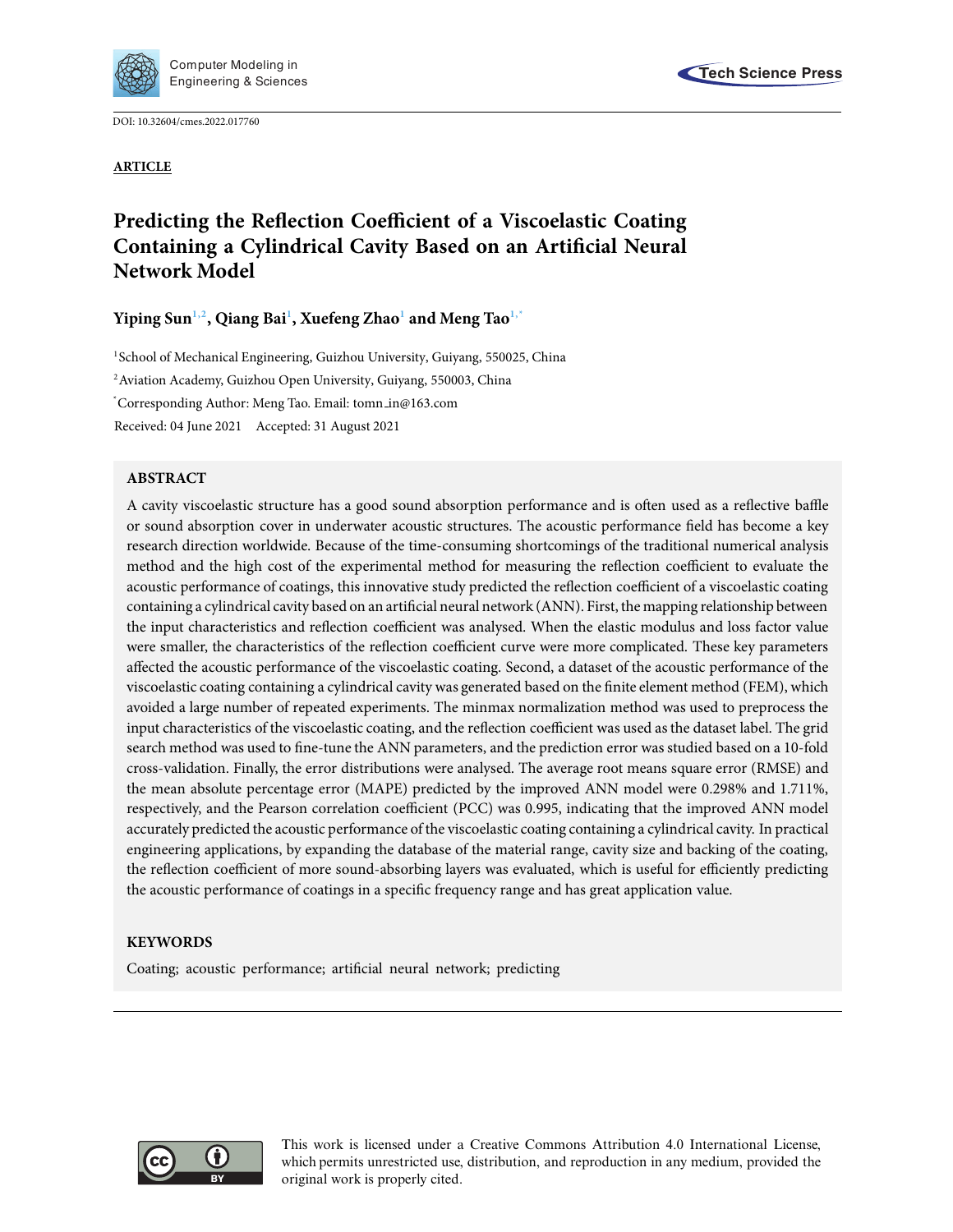# **1 Introduction**

The technical method of laying periodically arranged cavity structures on the surface of a material to improve the acoustic performance has been widely adopted  $[1-5]$  $[1-5]$ , especially in stealth submarines, which are often used as reflective baffles or sound-absorbing covers. After years of development, based on the physical characteristics of the viscoelastic cavity sound-absorbing layer's material and structure, the use of theoretical analysis and numerical calculations to carry out acoustic research has achieved rich results.

Tang et al. [\[6](#page-19-1)] proposed a two-dimensional theory to analyse the sound absorption characteristics of coatings that contain a cylindrical cavity of any height. The cover layer unit is approximated as a viscoelastic cylindrical tube. In the case of the normal incidence of sound waves, it is assumed that in a cylindrical tube, only the axisymmetric wave is excited, and the reflection coefficient and sound absorption coefficient are calculated according to the front and back boundary conditions. Wang [\[7\]](#page-19-2) derived the expression of the equivalent parameters of each layer of a sound-absorbing structure with a cavity structure based on the viscoelastic energy conservation equation. Additionally, the calculation method of the acoustic performance of the cavity structure's sound-absorbing material was studied by the transfer matrix method. In terms of the acoustic prediction of the laying of acoustic coatings, Tang [\[8\]](#page-19-3) proposed a method for calculating the sound scattering of nonrigid surfaces by using physical acoustics, which laid the foundation for the calculation of the echo characteristics of submarine laying anechoic tiles. The four-factor modified bright spot model established by Jun et al. [\[9\]](#page-19-4) can be used to predict the echo characteristics of submarines with anechoic tiles. The above research is based on the analytical method of wave propagation in viscoelastic media, which can reveal the sound absorption mechanism of the sound absorption layer. At the same time, numerical analysis methods are often used for viscoelastic acoustic coatings with a periodic distribution of cavities. The advantage is that there are no restrictions on the structure, but the disadvantage is that it is difficult to optimize the design, and the calculation is time-consuming. Easwaran et al. [\[10](#page-19-5)] used the finite element method (FEM) to analyse the scattering and reflection characteristics of the plane wave of the Alberich sound-absorbing cover. Panigrahi et al. [\[11\]](#page-19-6) had a multifunctional design requirement for acupuncture acoustic overlays, and the hybrid FEM was used to calculate the echo reduction and transmission loss of four composite structure overlays. Ivansson et al. [\[12](#page-19-7)[,13\]](#page-19-8) replaced the calculation methods of electron scattering and the optical band gap to analyse the viscoelastic sound-absorbing cover layer and calculated the acoustic performance of various periodically distributed spherical and elliptical cavities. Meng et al. [\[14\]](#page-19-9) used the harmonic analysis module of the finite element analysis software ANSYS to calculate and analyse the acoustic performance of a sound-absorbing cover when a plane wave was incident perpendicularly and further analysed the influence of the selection of the outer boundary shape of the acoustic coating unit on the calculation results. In addition, scholars have carried out research regarding the optimization of the design of the acoustic performance of viscoelastic acoustic coatings with cavities [\[15](#page-19-10)[–19](#page-19-11)]. The above research shows that the acoustic performance of viscoelastic acoustic coatings that contain a cavity has become a key research direction worldwide, and the main research methods have concentrated on traditional basic theoretical research, numerical analysis and experimental verification.

Artificial neural networks (ANNs) have attained world-renowned achievements in image, vision, natural language processing and other fields [\[20](#page-19-12)[–22\]](#page-19-13). They represent one of the hot research directions at present, and they have advantages those traditional methods do not have [\[23](#page-20-0)[–25](#page-20-1)]. For example, no feature engineering is required, which effectively overcomes the shortcomings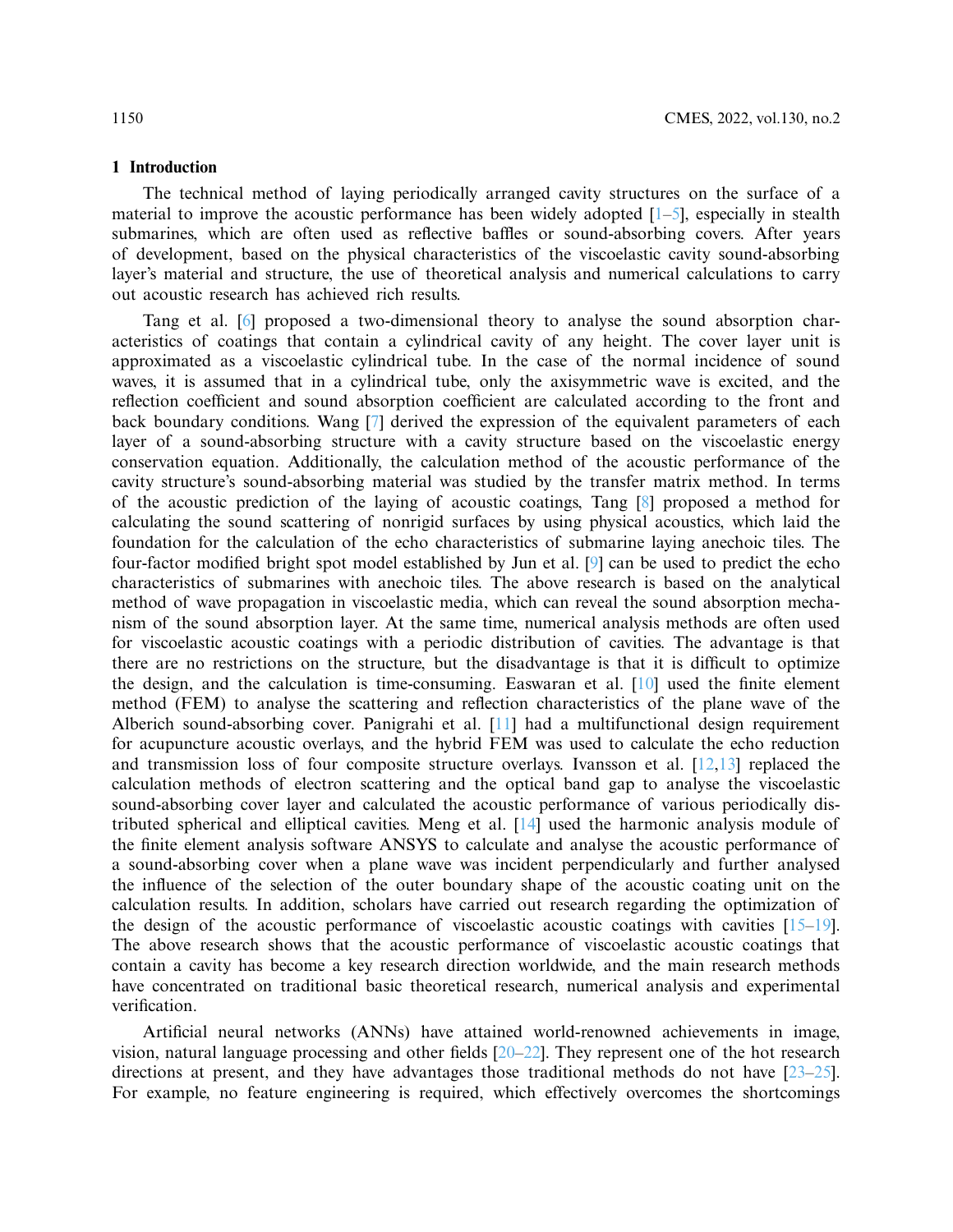of the difficulty of meshing in the FEM. This computing system facilitates end-to-end learning without intermediate processes, and a large amount of information can be generated in batches, which saves time and economic costs. In recent years, Lin et al. [\[26](#page-20-2)] used an ANN model to estimate the sound absorption coefficient of perforated wood. Iannace et al. [\[27](#page-20-3)] used an ANN model to simulate the sound absorption characteristics of fibres. At the same time, Jeon et al. [\[28\]](#page-20-4) utilized ANNs to estimate the sound absorption coefficient of four-layer fibre materials. The result was compared with that of the transfer matrix method, which uses multiple nonacoustic parameters to estimate the sound absorption coefficient of multilayer films. Ciaburro et al. [\[29\]](#page-20-5) predicted the sound absorption coefficient of electrospun polyvinylpyrrolidone/silica composites based on ANNs. Paknejad et al. [\[30](#page-20-6)] used an ANN, adaptive neuro-fuzzy interface system (ANFIS) and genetic algorithm (GA) to predict the sound absorption coefficient of acrylic carpets at different frequencies, and the applicability and performance of the ANN-GA hybrid model in the prediction of carpet piles were verified. Although ANNs have been used to predict the acoustic performance of certain materials or structures and have achieved certain results, overall, there have been relatively few research results, especially with regard to predicting the acoustic performance of viscoelastic acoustic coatings containing a cylindrical cavity in this paper. Therefore, the acoustic prediction of viscoelastic coatings based on ANNs is a major innovation.

Considering the high cost of the experimental method for measuring the reflection coefficient of the viscoelastic coating containing a cavity and the time-consuming calculation of the FEM, in this paper, a fully connected ANN model is developed to predict the reflection coefficient of the acoustic coating. Our goal is to use the deep learning method to predict the reflection coefficient of a viscoelastic coating containing a cylindrical cavity in a specific frequency range and conduct useful exploratory research in this field. Specifically, the material properties of the viscoelastic coating containing a cylindrical cavity are examined to provide a unique, reliable, time-saving and accurate characterization. By increasing the depth of the existing ANN model to extract features and by fine-tuning the parameters, the model's regression prediction ability for the reflection coefficient of the viscoelastic coating containing a cylindrical cavity is improved. Based on the ANN, the material properties of the viscoelastic coating are extracted, and the acoustic performance is predicted, which provides strong practical guidance for the study of the acoustic performance of acoustic coatings. Compared with traditional methods, the use of an ANN to simulate the acoustic performance of a viscoelastic coating containing a cylindrical cavity can save research time and economic costs and can rapidly, accurately and efficiently predict the acoustic performance in different coating parameter configurations.

The main content of this paper is as follows. The first section reviews the traditional research methods of viscoelastic acoustic coatings containing a cavity and the research results of ANNs in the field of acoustics with respect to the acoustic performance of different engineering materials. The second section analyses the relationship between the input characteristics and the number of peaks, troughs, their position and the degree of fluctuation of the reflection coefficient. Additionally, methods for generating an acoustic performance dataset of the viscoelastic coating containing a cylindrical cavity, normalizing the input characteristics, visualizing the data distribution, using the grid search method to fine-tune the optimal hyperparameters of the ANN model, and providing an evaluation of the model are described. The third section discusses the realization and results of the fully connected ANN model, gives the 10-fold cross-validation error, and analyses the distribution and cause of the error. Finally, the fourth section reviews the prediction performance, application prospects and value of acoustic coatings for ANNs.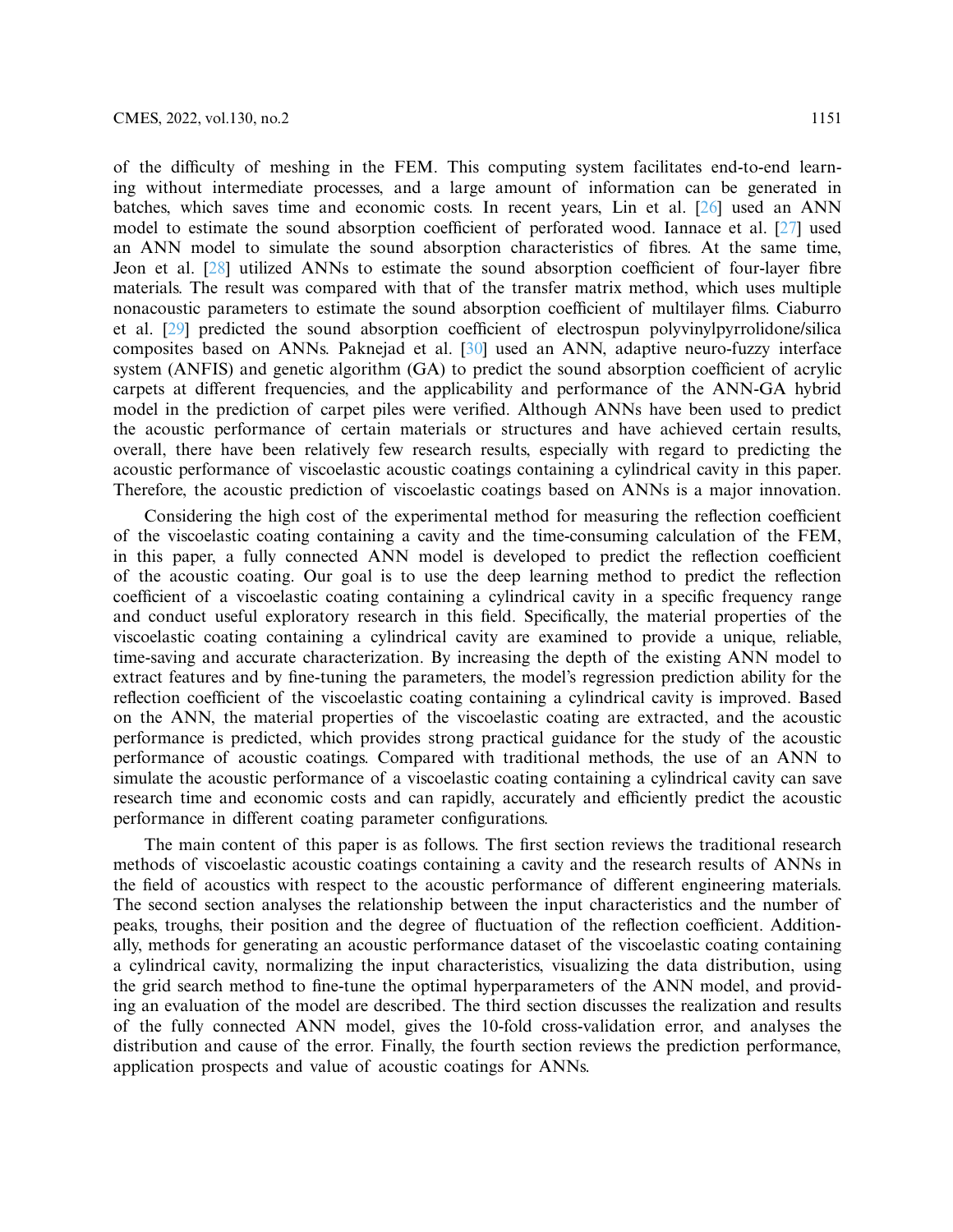#### **2 Methodology**

# *2.1 Composition of the Layer*

[Fig. 1](#page-3-0) shows the composition of the viscoelastic acoustic cover layer containing a cylindrical cavity. The rectangles represent the cylindrical cavities of the coating, while the material in green represents the viscoelastic material. Specifically, the density affects the amplitude of the reflection coefficient; the elastic modulus affects impedance, and when the elastic modulus is smaller, the reflection coefficient fluctuates more. This occurs because as the modulus of elasticity increases, the material becomes harder and the phase velocity becomes larger, which will eventually cause a serious mismatch between the impedance of the covering layer and the water. Therefore, the sound wave cannot effectively enter the covering layer in this situation. The loss factor affects the propagation loss of sound waves, and when the loss factor is larger, the reflection coefficient is flatter from mid to high frequency. This happens because when the loss factor increases, the sound wave becomes severely attenuated in the coating; when the elastic modulus is small, Poisson's ratio has a great influence on the reflection coefficient, and only when the elastic modulus is large does a larger Poisson's ratio affect the reflection coefficient [\[6](#page-19-1)[,31](#page-20-7)[,32](#page-20-8)]. The main function of the cavity is to make the sound-absorbing layer resonate at a lower frequency. Cavity resonance sound absorption is used to reduce the effective sound-absorbing frequency band of the soundabsorbing layer [\[3](#page-19-14)[,33](#page-20-9)]. Fortunately, the required coating can be easily obtained by using additive manufacturing technology [\[34](#page-20-10)[,35](#page-20-11)].

<span id="page-3-0"></span>

**Figure 1:** Viscoelastic coating structure of the cylindrical cavity

[Table 1](#page-4-0) shows the density, elastic modulus, loss factor and Poisson's ratio of the soundabsorbing layer used in this study as the input characteristic parameters.

By combining the values of the structural parameters of the coating given in [Table 2](#page-4-1) and the material parameters of the coating given in [Table 1,](#page-4-0) based on the FEM, we performed a parametric scan on all combinations of the specified input characteristic parameters to solve the reflection coefficient of the viscoelastic coating containing a cylindrical cavity. The FEM is implemented on the platform with ANSYS v19.0. According to the literatures  $[14,36-38]$  $[14,36-38]$  $[14,36-38]$  regarding studies of the reflection coefficient of acoustic coatings, the consistency result of the reflection coefficient  $[6,14]$  $[6,14]$  is shown in [Fig. 2.](#page-4-2)

#### *2.2 Artificial Neural Network Model*

ANNs establish the relationship between input variables and observation objects through neurons. The hidden layer usually contains multiple neurons, and the neurons between each layer are connected by weights [\[39\]](#page-20-14). The number of nodes in the hidden layer depends on the number of input nodes, the capacity of the training data, the complexity of the learning algorithm, and many other factors. More hidden layers and neurons may produce a model that is closer to the simulated training data. Notably, when the network is deeper, the ability to extract features is stronger;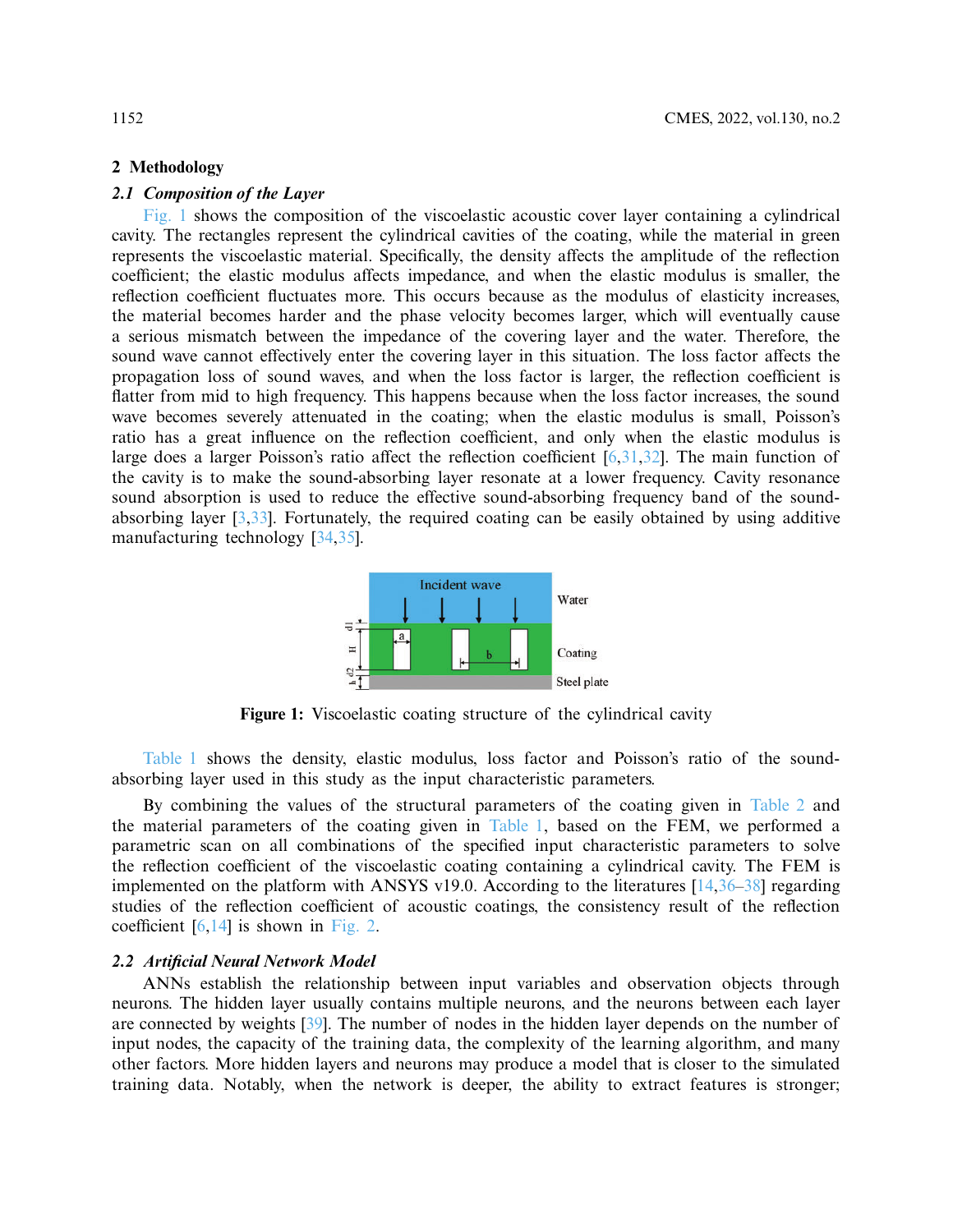<span id="page-4-0"></span>however, a neural network that contains too many hidden layers and neuron nodes is more likely to be overfitted, computationally expensive, and time-consuming to train [\[23\]](#page-20-0). Therefore, a compromise solution between accuracy and speed should be considered.

**Table 1:** Input characteristic data distribution of the sound-absorbing layer

| Attributes    | Unit              | Min    | Max    | <b>Nums</b>       |
|---------------|-------------------|--------|--------|-------------------|
| Density       | kg/m <sup>3</sup> | 1023   | 1216   |                   |
| Modulus       | MPa               | 19.50  | 328.57 | 16 per density    |
| Loss factor   |                   | 0.0782 | 0.8492 | 7 per modulus     |
| Poisson       |                   | 0.4692 | 0.4970 | 7 per loss factor |
| Total numbers |                   |        |        | 4704              |

**Table 2:** Structural parameters of the coating (mm)

<span id="page-4-1"></span>

| <sub>d</sub>                   | u∠ |  |  |
|--------------------------------|----|--|--|
| -4<br>$\overline{\phantom{0}}$ |    |  |  |



<span id="page-4-2"></span>**Figure 2:** Comparison of the analytical and numerical solutions

In recent years, certain achievements have been made in the study of ANNs to predict the acoustic properties of different materials  $[26–30]$  $[26–30]$ . The ANN model structure with one hidden layer (ANN-1) is shown in [Fig. 3.](#page-5-0) In several studies  $[27,29]$  $[27,29]$ , ANN-1 was investigated to predict the acoustic properties of different material overlays. The ANN is based on a feedforward neural network, and the input layer of the ANN studied in this paper has four characteristics, namely, the density, elastic modulus, loss factor and Poisson's ratio. Since the reflection coefficient frequency varies from 200 to 6000 Hz and the interval is 200 Hz, there are 30 frequency points in total; therefore, we set the output layer as a fully connected layer of 30 neurons, and each neuron in the output layer corresponds to a frequency point one-by-one. After the output layer is activated, it is connected to the regression layer and returns the reflection coefficient of the viscoelastic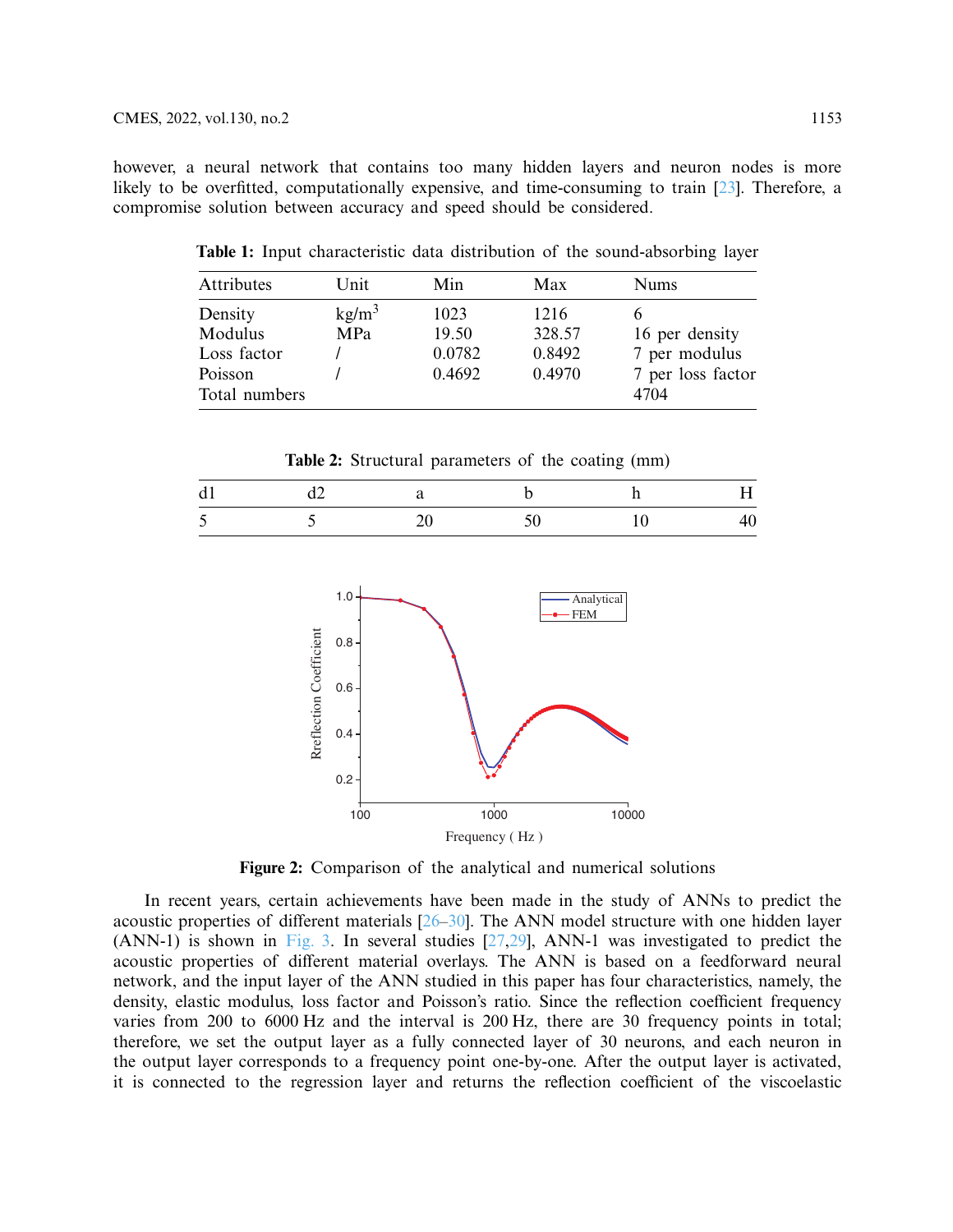acoustic coating containing a cylindrical cavity. Through the training and testing of the ANN, the regression prediction of the reflection coefficient is realized.



**Figure 3:** ANN-1 model structure for only one hidden layer

In the forward propagation of the ANN, the input samples are linearly fitted to the feature equation of the hidden layer to extract the input features, and then, the features are mapped to the  $(0, 1)$  value through the activation function  $[40]$ . The activation function introduces a nonlinear quantity to the neural network model so that the neural network can flexibly process complex data. Compared with activation functions such as sigmoid and tanh, the derivative of the rectified linear unit (ReLU) is 1, which effectively avoids gradient dispersion and gradient explosion [\[41](#page-20-16)]; therefore, it is often used in ANNs to stably minimize the loss function. The basic iterative process of forward propagation is as follows:

 $\mathbf{R} = \sigma(\mathbf{X}\mathbf{w}+\mathbf{b})$  (1)

<span id="page-5-1"></span><span id="page-5-0"></span>

where  $X = (X_1, X_2, X_3, X_4)$  is a row vector that represents the characteristics of the input sample, which signifies the density, elastic modulus, loss factor, and Poisson's ratio. **w** is the weight matrix that connects the normalization value of the first layer to the hidden layer, and **b** is the bias vector obtained from the sample training. **R** is the vector obtained through  $\sigma$  mapping, and it represents the final predicted reflection coefficient result.

## *2.3 Dataset*

According to the input characteristic parameters given in [Table 1,](#page-4-0) the reflection coefficient obtained by the FEM is used as the label value, and a total of 4704 tuples constitute the dataset. Since the inputs use different measurement units and their value ranges are not the same, the normalization preprocessing of the inputs is very important to the success of the model [\[42](#page-20-17)[,43](#page-20-18)]. We used the minmax normalization method of Eq.  $(2)$  [\[44\]](#page-21-0).

$$
\mathbf{X}_{\text{scaled}} = \frac{2(\mathbf{X} - \mathbf{X}_{\text{min}})}{(\mathbf{X}_{\text{max}} - \mathbf{X}_{\text{min}})} - 1
$$
(2)

where **X** is the input feature parameter matrix,  $X_{\text{min}}$  is the minimum value vector of each set of input feature parameters, and  $X_{max}$  is the maximum value vector. The range of the calculated input element parameter  $X_{scale}$  for each set of calculations is dimensionless from  $-1$  to 1; in this way, although the input feature parameters belong to different distributions or use different units of measurement, this normalization preprocessing method makes different input feature parameters comparable.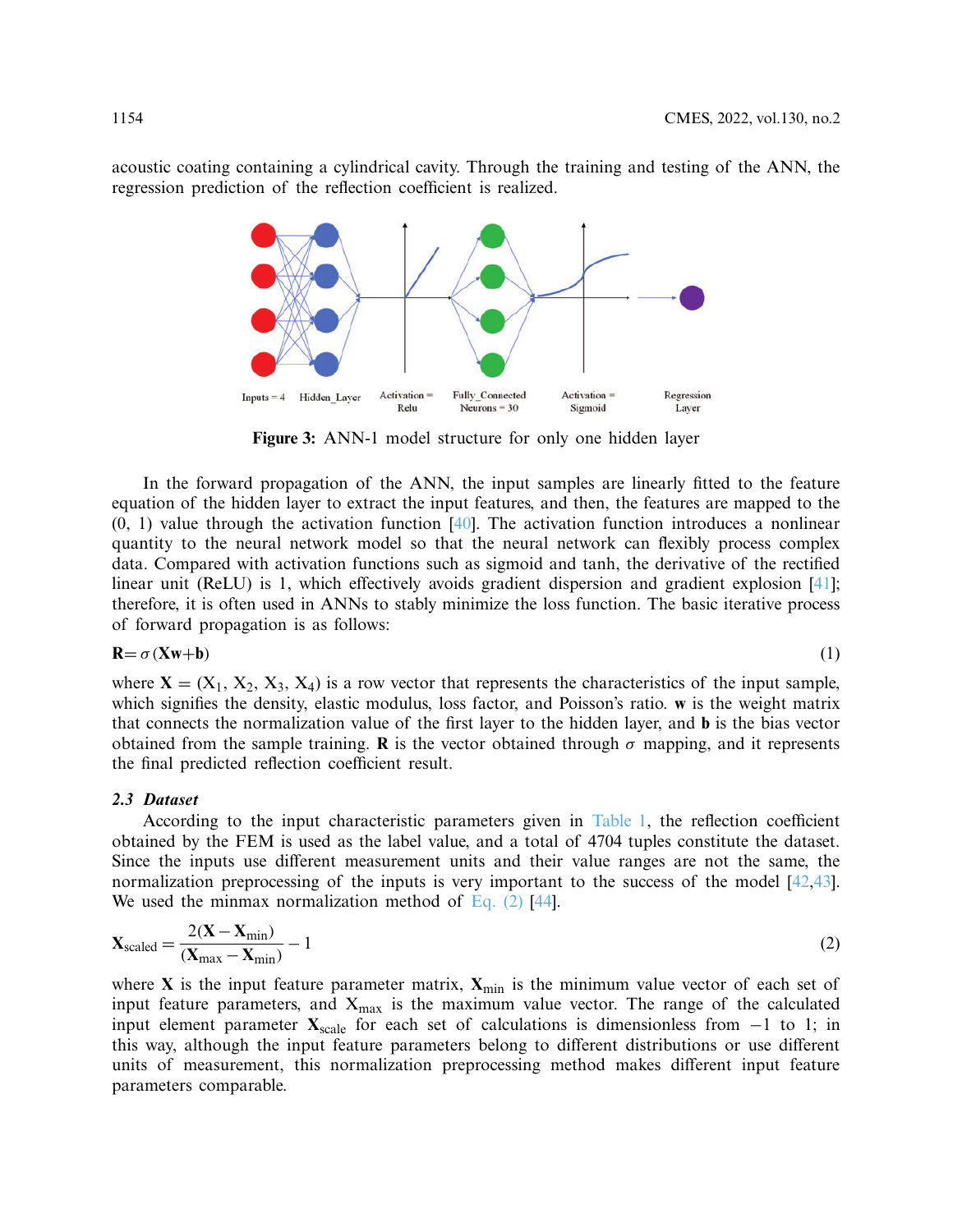To evaluate the performance of the model, it is necessary to verify and test the model, and the process includes the ability to evaluate the model based on unused data. We divided the entire dataset into three subsets, specifically, a training dataset, a validation dataset and a test dataset. The training dataset is used to train the model, the validation dataset is used to observe the potential overfitting of the network during the training process, and the test dataset is used to evaluate the performance of the trained model. If the neural network model is overfitted during training, then it loses accuracy when it is simulated on the test dataset. We used 80% of the entire dataset as the training dataset, with a total of 3764 tuples, 10% as the validation dataset, with a total of 470 tuples, and the remaining 10% as the test dataset, with a total of 470 tuples. The test dataset specifies 48 tuples for the analysis of the reflection coefficient characteristics so that the ANN prediction results can be compared with the finite element results analysed in the first section. Except for the 48 tuples specified in the test dataset, the dataset division of the remaining tuples is random. It should be pointed out that since the input features are 4-dimensional data, we adopted the T-SNE [\[45](#page-21-1)] method to visualize them by using dimensionality reduction. [Fig. 4](#page-6-0) shows the distribution of the input features after dimensionality reduction.

<span id="page-6-0"></span>

**Figure 4:** Distribution of the inputs. X1 and X2 are the two dimensions after dimension reduction

#### *2.4 Experiment*

[Table 3](#page-7-0) shows the structure of the fully connected ANN model. Notably, since the range of the reflection coefficient output is a continuous value of  $[0, 1]$ , the activation function used in the last layer is the sigmoid function.

For regression problems, we used the mean square error (MSE) method as the loss function [\[46\]](#page-21-2).

$$
\min \, Loss(\mathbf{w}, \mathbf{b} | R_{k}, O_{k}) = \frac{1}{2} \sum_{k=1}^{30} (R_{k} - O_{k})^{2} \tag{3}
$$

where  $R_k$  is the k-th neural network in the L-th layer predicted value, which is calculated from the activation function of the last layer, and  $O_k$  is the k-th frequency ground truth value of the reflection coefficient that corresponds to the features of the input sample.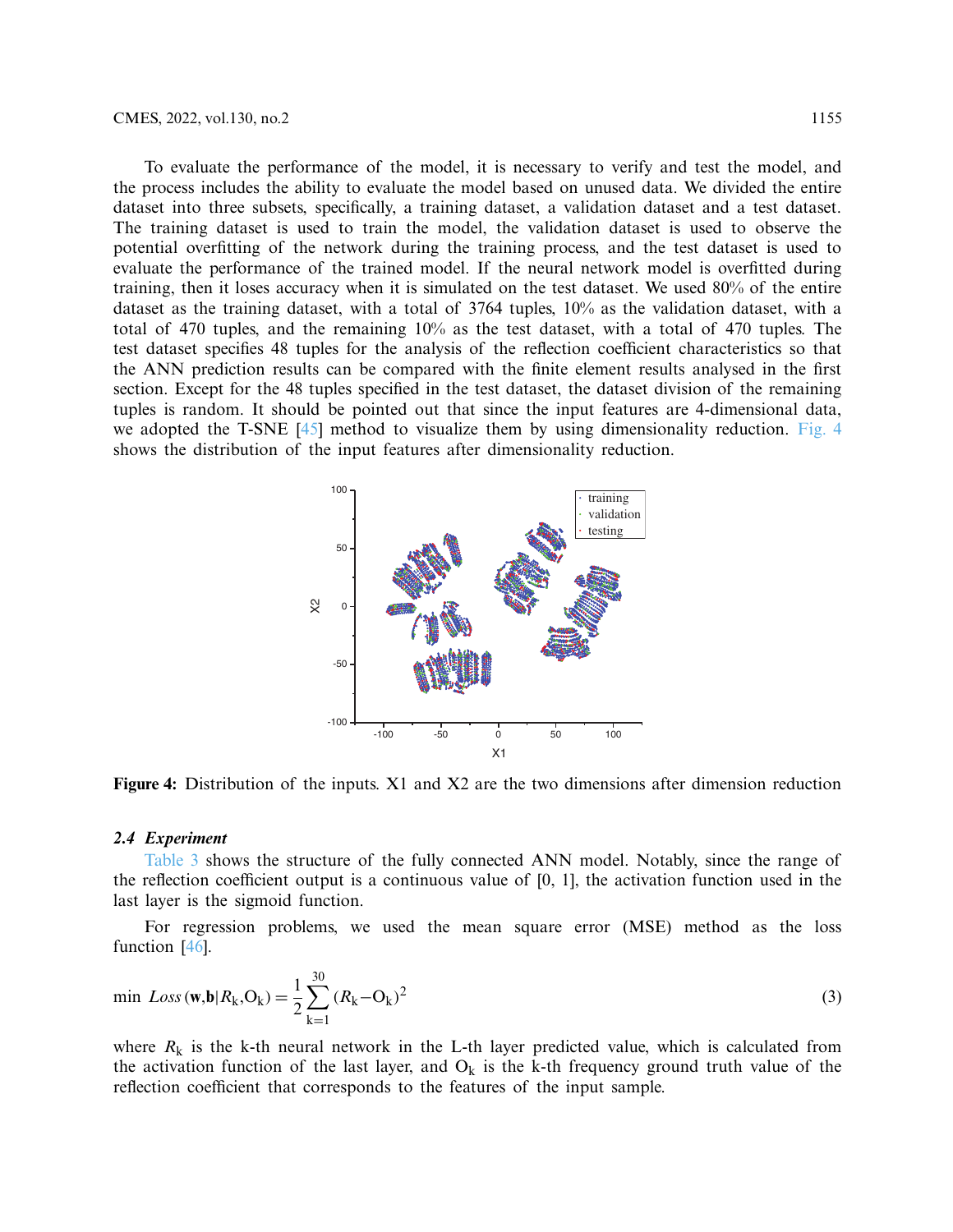<span id="page-7-0"></span>

| Configuration                            |  |
|------------------------------------------|--|
| 4                                        |  |
| Fully connected                          |  |
| ReLU (hidden layer)/Sigmoid (last layer) |  |
| 30                                       |  |
| Regression layer                         |  |
| 1000                                     |  |
|                                          |  |

<span id="page-7-1"></span>**Table 3:** ANN model configuration

In back propagation, a gradient descent algorithm [\[47](#page-21-3)[,48\]](#page-21-4) is used to update the weight and bias to minimize the loss function. In training, we used a false bias and only need to update the gradient of the weight to minimize the MSE loss function during back propagation. According to the principle of back propagation, the gradient of the loss function of the last layer is Eq.  $(4)$ 

$$
\nabla_{w_{jk}} Loss = \delta^L \cdot O_j^{L-1}
$$
\n(4)

where 
$$
\delta^{\text{L}} = \sigma^{\text{L}} \cdot (\sigma^{\text{L}} - 1) \cdot \left( \sum_{k=1}^{30} R_k - O_k \right)
$$

It is known from [\(4\)](#page-7-1) that the gradient of the j-th neuron in the previous  $(L - 1)$ -th layer connected to the k-th neuron in the L-th layer is only related to the activation function and the j-th neuron of the previous hidden layer.

For an ANN with multiple hidden layers, the gradient solution of the  $(L-1)$ -th layer is calculated according to  $Eq. (5)$ . Notably, the activation function of the hidden layer is ReLU, and its derivative is equal to 1.

<span id="page-7-2"></span>
$$
\nabla_{w_{\rm hj}} Loss = \delta^{\rm L} \cdot w_{\rm jk} \cdot O_{\rm h}^{\rm L-2} \tag{5}
$$

From [Eq. \(5\),](#page-7-2) the gradient of the h-th neuron in the (L−2)-th layer connected to the j-th neuron in the (L−1)-th layer is related to the weight and activation function of the k-th neuron in the L-th layer, and it is related to the output of the h-th neuron in the  $(L-2)$ -th layer. According to the results of [Eqs. \(4\)](#page-7-1) and  $(5)$ , a recursive method is adopted to minimize the loss function by updating the ownership value of the neurons connected to each layer.

At present, ANNs have not yet seen effective and instructive methods to select the number of hidden layers, the number of neurons, the learning rate, the BatchSize and other hyperparameters. We used the grid search method to select the hyperparameters, as shown in [Section 3.2.](#page-11-0)

#### *2.5 Model Performance Evaluation*

The performance evaluation of the neural network model is based on the classic performance indicators of the root mean square error (RMSE), mean absolute percentage error (MAPE) and Pearson correlation coefficient (PCC).

<span id="page-7-3"></span>The RMSE  $[49,50]$  $[49,50]$  $[49,50]$  is calculated as [Eq. \(6\).](#page-7-3)

$$
RMSE = \sqrt{\frac{1}{N} \sum_{i=1}^{N} (R_i - O_i)^2}
$$
 (6)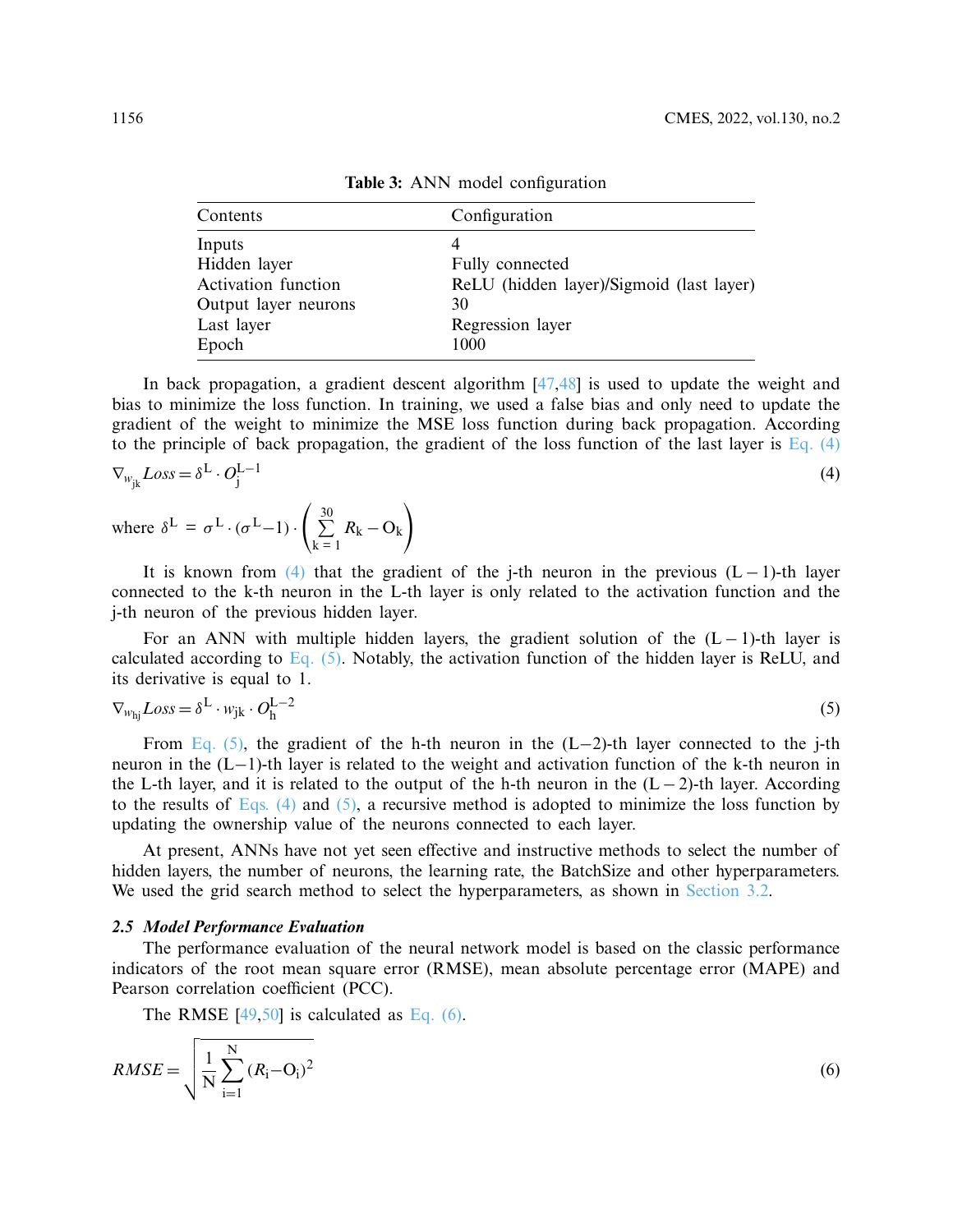where  $O_i$  is the i-th label value that corresponds to the input feature,  $R_i$  is the i-th predicted value, and N is 30 here, which represents the number of observed samples. The *RMSE* is a measure of the error between expected value data and model prediction data, which severely penalizes outliers. Since the *RMSE* is the square root of the MSE, it is the standard deviation of the residual between the value of the observed data and the estimated data, which means that the performance will decrease as the value increases. The *RMSE* adopts the unit of observation data; when the value is smaller, the model performance is better.

<span id="page-8-0"></span>The MAPE  $[51,52]$  $[51,52]$  is calculated as [Eq. \(7\).](#page-8-0)

$$
MAPE = \frac{1}{N} \sum_{i=1}^{N} \left| \frac{R_i - O_i}{O_i} \right| \cdot 100\% \tag{7}
$$

where  $O_i$  is the i-th label value that corresponds to the input feature,  $R_i$  is the i-th predicted value, and N is 30 here, which represents the number of observed samples. The *MAPE* range is [0, 1), where 0 indicates a perfect model and 1 indicates an inferior model. When the value is smaller, the error is smaller. This error represents the average value of the absolute difference ratio between the actual observation value, and it is a linear score that balances all individual differences.

To directly measure the correlation between the predicted value of the model and the label value, we used the PCC  $[53,54]$  $[53,54]$  $[53,54]$  as Eq.  $(8)$ .

<span id="page-8-1"></span>
$$
\rho = \frac{\sum_{i=1}^{N} (O_i - \overline{O})(R_i - \overline{R})}{\sqrt{\sum_{i=1}^{N} (O_i - \overline{O})^2 (R_i - \overline{R})^2}}
$$
(8)

where  $\rho$  is the *PCC*. O is the label value, and *R* is the predicted value. The horizontal bar and the subscript i represent the average value and the i-th neuron predicted value, respectively. The value of this indicator varies from  $-1$  to 1, where the two extreme values indicate a complete relationship between the variables, and 0 indicates no relationship.

#### **3 Results and Discussion**

# *3.1 Reflection Coefficient Characteristics of the FEM*

First, we sampled and analysed the results of the FEM. The loss factor (0.325) and Poisson's ratio (0.476) remained unchanged. By changing the value of the elastic modulus, we sampled 4 sets of data with a density of  $1068 \text{ kg/m}^3$ , as shown in [Fig. 5a.](#page-9-0) When the elastic modulus is smaller, the reflection coefficient has more peaks and troughs in the frequency range. As the elastic modulus increases, the peaks and troughs move to high frequencies, the peaks gradually decrease, and the reflection coefficient finally forms a smooth curve. Subsequently, the same method was used to sample and analyse 12 sets of data with densities of 1106, 1142, and 1181 kg/m<sup>3</sup>, and the reflection coefficient in the frequency range changes with the elastic modulus, as shown in [Figs. 5b–5d,](#page-9-0) respectively. When the density is different, the peak and trough frequencies of the reflection coefficient remain basically unchanged, their value changes very little, and the overall trend of the reflection coefficient curve does not change significantly. Accordingly, the elastic modulus is an important factor that influences the number and location of reflection coefficient peaks and troughs, while the density has little effect on the reflection coefficient.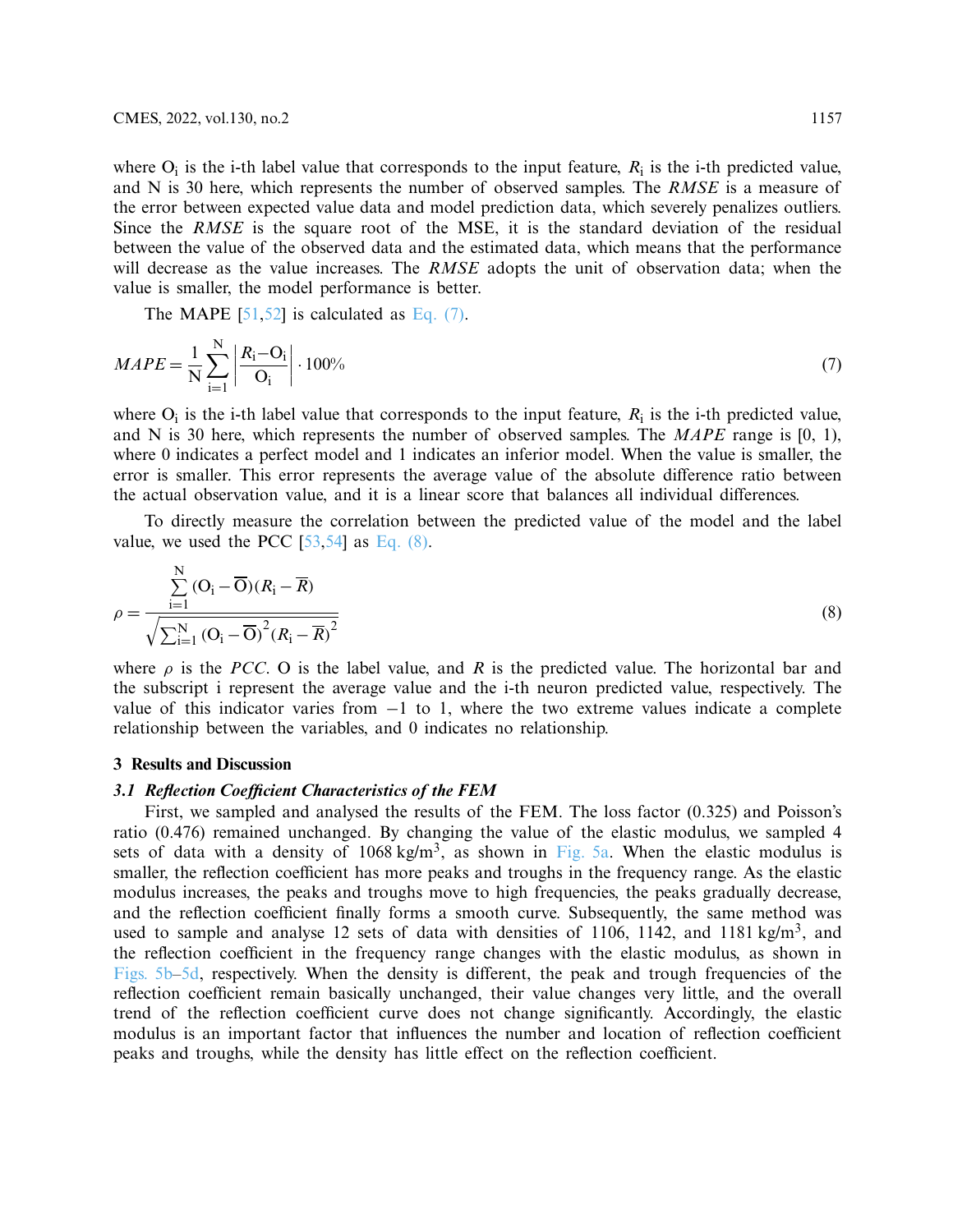

<span id="page-9-0"></span>**Figure 5:** Sound reflection coefficient values of (a) 22, 118, 214, and 310 MPa modulus samples with a  $1068 \text{ kg/m}^3$  density, 0.325 loss factor, and 0.476 Poisson's ratio; (b) 23.5, 117, 210.5, and 310 MPa modulus samples with a  $1106$  kg/m<sup>3</sup> density, 0.349 loss factor, and 0.4732 Poisson's ratio; (c) 19.5, 115.75, 212, and 308.25 MPa modulus samples with a  $1142 \text{ kg/m}^3$  density, 0.3844 loss factor, and 0.4706 Poisson's ratio; and (d) 28.5, 122.75, 217, and 311.25 MPa modulus samples with a 1181 kg/m<sup>3</sup> density, 0.3228 loss factor, and 0.4692 Poisson's ratio

Then, the density (1068 kg/m<sup>3</sup>) and Poisson's ratio (0.476) remain unchanged, and by changing the value of the loss factor, we sampled 16 sets of data with elastic moduli of 22, 118, 214, and 310 MPa. [Fig. 6](#page-10-0) shows that the law of the reflection coefficient changes with the loss factor. When the loss factor is smaller, there are more peaks and troughs in the frequency range. As the loss factor increases, the peak value of the reflection coefficient decreases, the first valley decreases, and the frequency does not change. Due to the loss of sound energy by the loss factor, the peaks and troughs of the reflection coefficient curve are flattened, and the fluctuations in the curve become gentle. Accordingly, the loss factor is an important factor that influences the number of reflection coefficient peaks and troughs and the degree of curve fluctuations, but it does not affect the peak and trough frequencies.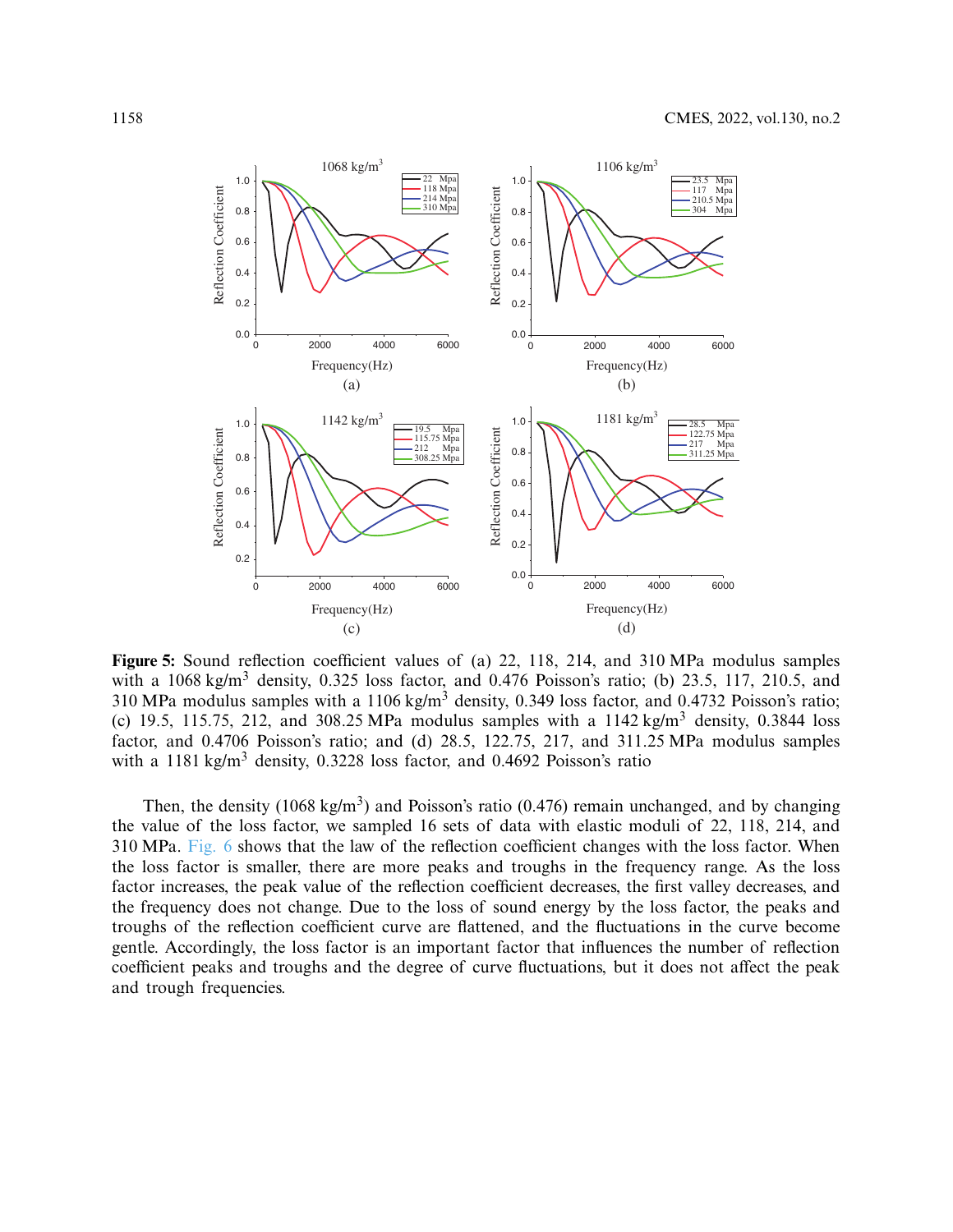

<span id="page-10-0"></span>**Figure 6:** Sound reflection coefficient values for samples with a 1068 kg/m<sup>3</sup> density, a 0.476 Poisson's ratio and 0.09, 0.325, 0.56, and 0.795 loss factors and (a) 22 MPa, (b) 118 MPa, (c) 214 MPa, and (d) 310 MPa moduli

Finally, by maintaining the density (1068 kg/m<sup>3</sup>) and the smaller loss factor (0.09) and changing the value of Poisson's ratio, we sampled 16 sets of data with elastic moduli of 22, 118, 214, and 310 MPa. [Fig. 7](#page-11-1) shows that the law of the reflection coefficient changes with Poisson's ratio. An analysis of the low frequency range below 2500 Hz in [Fig. 7a](#page-11-1) shows that when Poisson's ratio changes, the peak-to-trough frequency of the reflection coefficient does not change, but the magnitude changes, as shown in Figs.  $7b-7d$ . For frequency bands higher than 2500 Hz, although the peak and trough positions of the reflection coefficient change, the number does not decrease. Therefore, Poisson's ratio is an important factor that affects the peak and trough of the reflection coefficient. When the elastic modulus is smaller, Poisson's ratio has a greater impact on the peak and trough values of the reflection coefficient at low frequencies and a greater impact on the peaks, troughs and frequencies of the mid-to-high frequencies.

The above analysis shows that when the density, elastic modulus, loss factor and Poisson's ratio are used as the input characteristics of the viscoelastic acoustic coating, the acoustic performance of the coating is affected. Among them, the elastic modulus and loss factor are the key parameters for the acoustic performance of the coating and have a greater impact on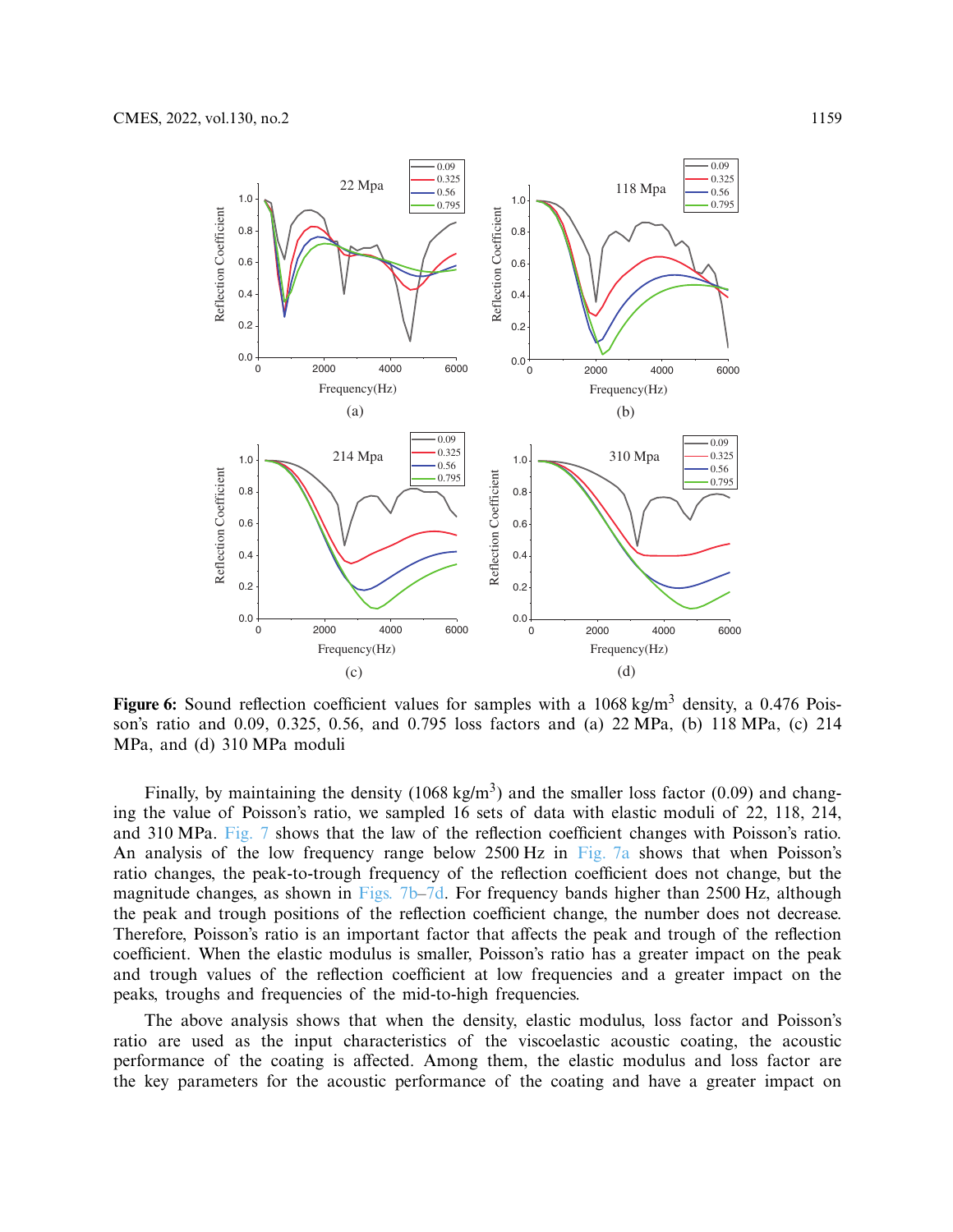the number and position of the reflection coefficient peaks and troughs in the frequency range and the fluctuation degree of the reflection coefficient curve. When their values are smaller, the characteristics of the reflection coefficient curve are more complicated.



<span id="page-11-1"></span>**Figure 7:** Sound reflection coefficient values of samples with a 1068 kg/m<sup>3</sup> density, 0.09 loss factor, and 0.476, 0.483, 0.49, and 0.497 Poisson's ratios and for moduli of (a) 22 MPa, (b) 118 MPa, (c) 214 MPa, and (d) 310 MPa

#### <span id="page-11-0"></span>*3.2 Hyperparameters by the Grid Search Method*

First, the learning rate and BatchSize are initialized to be 1e − 4 and 512, respectively, and the Adam learning algorithm is used to train the model. [Fig. 8a](#page-12-0) shows the trends of the MSE training loss and verification loss with epochs for three neural network models with different depths of network layers and numbers of neurons. The MSE loss is drawn after completing each epoch training and verified once every 100 epochs; therefore, the training loss curve is relatively smooth. The selected hyperparameters are not overfitted in the model training. As the number of epochs increases, the MSE loss generally decreases; after 800 epochs are trained, the loss remains almost unchanged. When the network layer is deeper and the number of neurons is greater, the model converges faster, and the loss is smaller. ANN-9 has the fastest convergence speed and the smallest loss.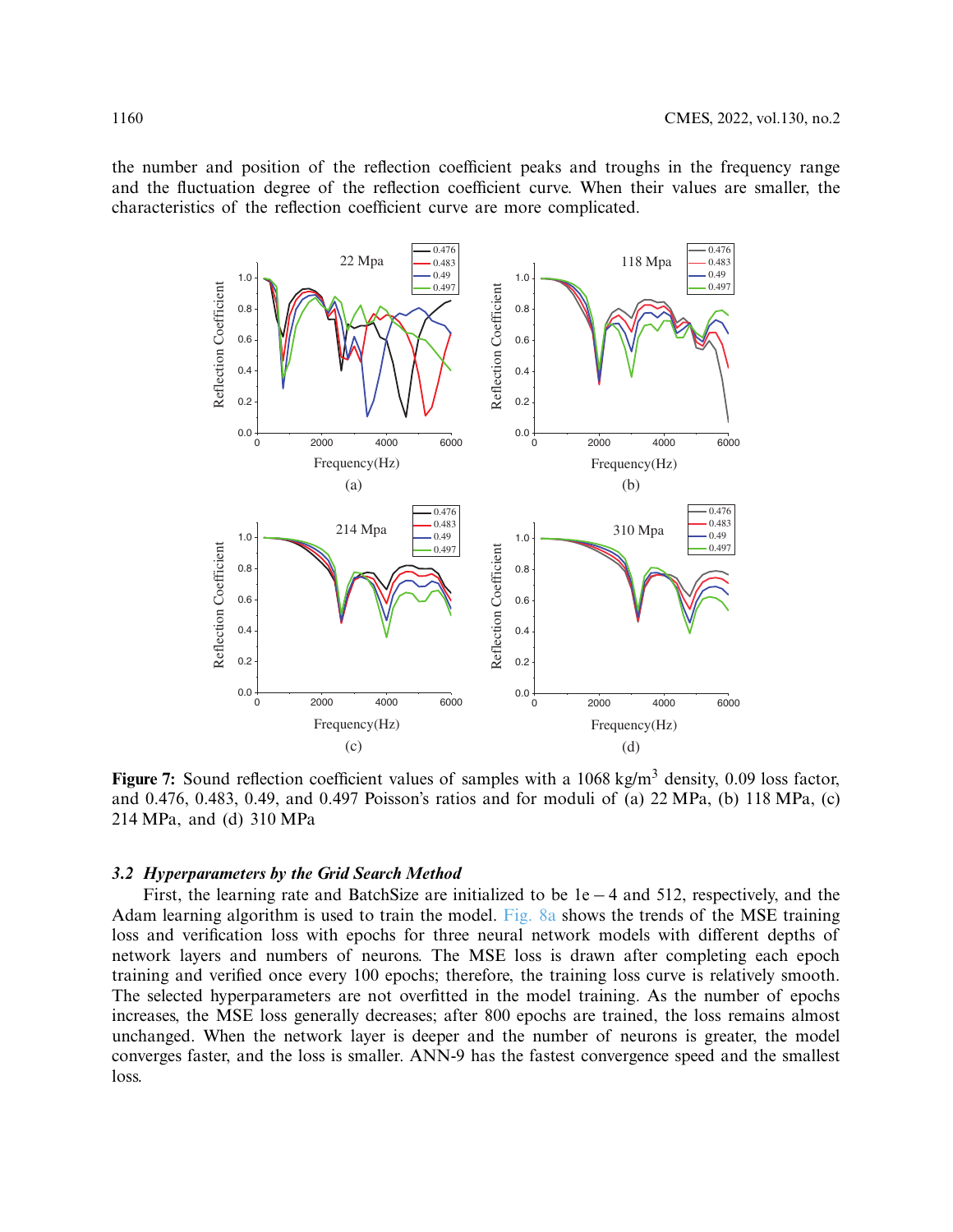

<span id="page-12-0"></span>**Figure 8:** (a) Updating process of the MSE loss function. ANN1-1 and ANN1-2 represent the training loss and verification loss for one hidden layer (64 neurons), respectively. ANN5-1 and ANN5-2 represent the training loss and verification loss for five hidden layers (the number of neurons in each layer is 256, 128, 64, 128, and 256, respectively). ANN9-1 and ANN9-2 represent the training and verification losses for nine hidden layers (1024, 512, 256, 128, 64, 128, 256, 512, and 1024 neurons, respectively). (b) Trend of the MSE training loss with epochs for three different learning rate values. (c) The trend of the MSE training loss with epochs for four different optimizers. (d) The trend of the MSE training loss with epochs for three different BatchSizes

On the basis of ANN-9, we continued to train the model by changing the value of the learning rate. [Fig. 8b](#page-12-0) shows the trend of the MSE training loss with epochs for three different learning rate values. When the learning rate is too large, the MSE loss curve oscillates more severely, which indicates that a larger learning rate may cause the model to fall into a local minimum, and when the learning rate is too small, the convergence speed will be slower. When the learning rate is 1e− 4, both convergence efficiency and stability are considered.

We change the different learning algorithms to continue training ANN-9. [Fig. 8c](#page-12-0) shows the trend of the MSE training loss with epochs for four optimizers, including Adam with moment. The SGD optimizer and Adagrad optimizer have a slower convergence speed and a larger MSE loss. Although RMSprop converges faster during training, it continues to oscillate during the process. Adam with the moment algorithm has the smallest loss, the highest convergence efficiency, and the best stability. The Adam optimizer is the optimal algorithm suiTab. for research.

Finally, we continued to train the ANN-9 model by changing the value of BatchSize to 128, 256 and 512. [Fig. 8d](#page-12-0) shows the trend of the MSE loss of different BatchSizes with epochs. When BatchSize is 128, the convergence speed and MSE loss are equivalent to BatchSize 256. To improve batch processing efficiency, we finally chose BatchSize to be 256.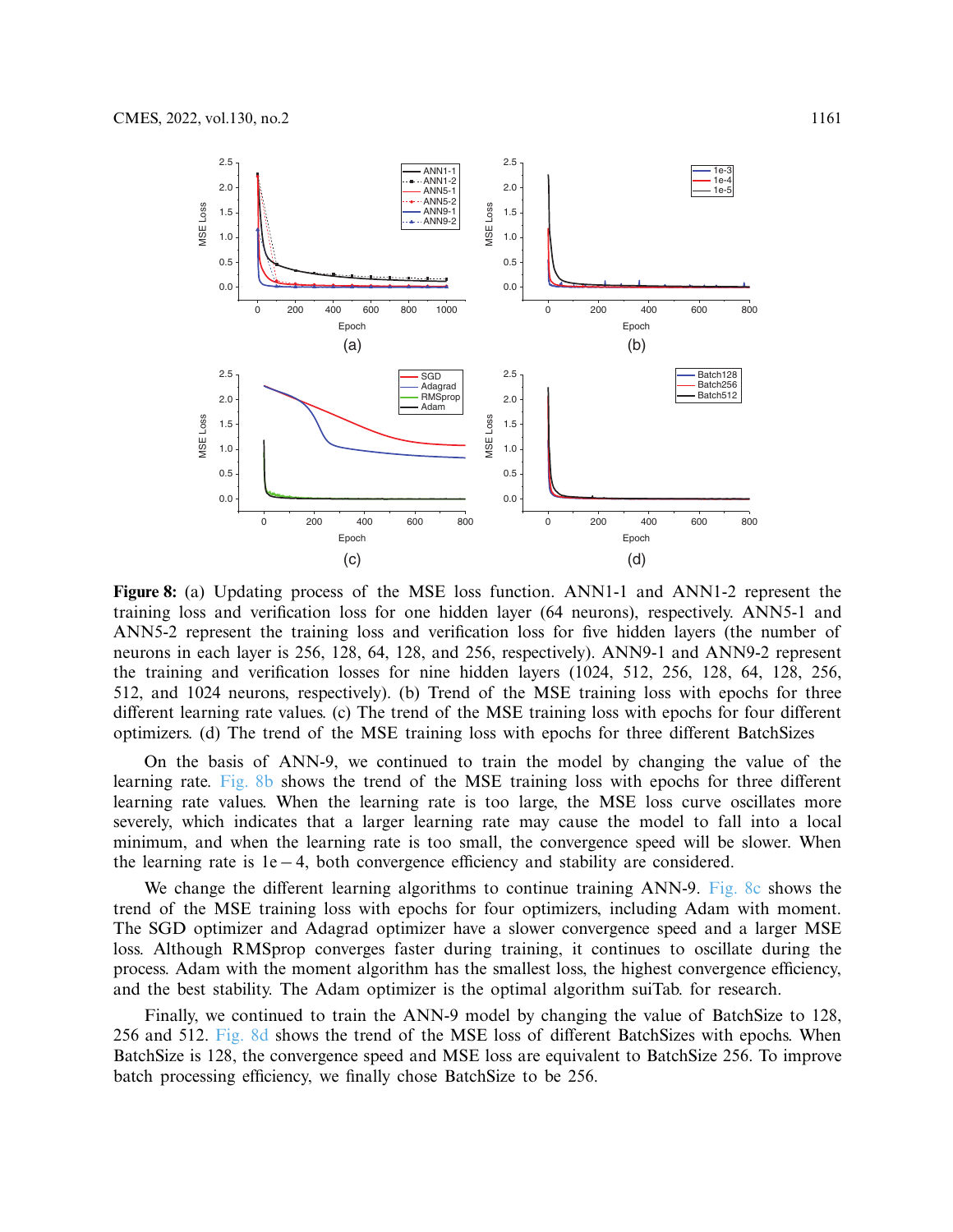<span id="page-13-0"></span>The optimal hyperparameters are selected by the above grid search method, and the optimal hyperparameter configuration of our improved ANN model (ANN-ours) is shown in [Table 4.](#page-13-0)

| Contents              | Configuration                                  |  |  |  |
|-----------------------|------------------------------------------------|--|--|--|
| Hidden_layer neurons  | [1024, 512, 256, 128, 64, 128, 256, 512, 1024] |  |  |  |
| Initial learning rate | $1e-4$                                         |  |  |  |
| Learning algorithm    | Adam                                           |  |  |  |
| Batch size            | 256                                            |  |  |  |

**Table 4:** ANN-ours model configuration

# *3.3 Forecast Consequent*

[Fig. 9](#page-13-1) shows the 10-fold cross-validation error that varies with epochs when the ANN-ours model is under the configuration of [Table 4.](#page-13-0) With increasing epochs, the average RMSE prediction error of ANN-ours decreases. The average RMSE of 800 training epochs is 0.319, which ranges from 0.234 to 0.413, and the average RMSE of 1000 training epochs is 0.298, which ranges from 0.217 to 0.374. The 10-fold cross-validation RMSE shows that the error changes very little after 800 epochs. The range of the cross-validation error implies that the result of a single folding will lead to an underestimation or overestimation of prediction errors, and to save time, a reasonable epoch value should be chosen for training.

<span id="page-13-1"></span>



[Table 5](#page-13-2) compares the results of ANN-1 and ANN-ours. The average RMSE and MPAE values of the reflection coefficient simulated by ANN-ours are 0.298% and 1.711%, respectively, which are nearly 3.9 times higher than those of ANN-1, which shows that ANN-ours has a higher prediction accuracy. The PCC is 0.995, which means that the predicted value is closer to the label value.

<span id="page-13-2"></span>

| Method   | <b>RMSE</b> | MAPE $(\% )$ | <b>PCC</b> |  |
|----------|-------------|--------------|------------|--|
| ANN-1    | 1.172       | 6.716        | 0.937      |  |
| ANN-ours | 0.298       | 1.711        | 0.995      |  |

**Table 5:** RMSE, MAPE and PCC for the regression model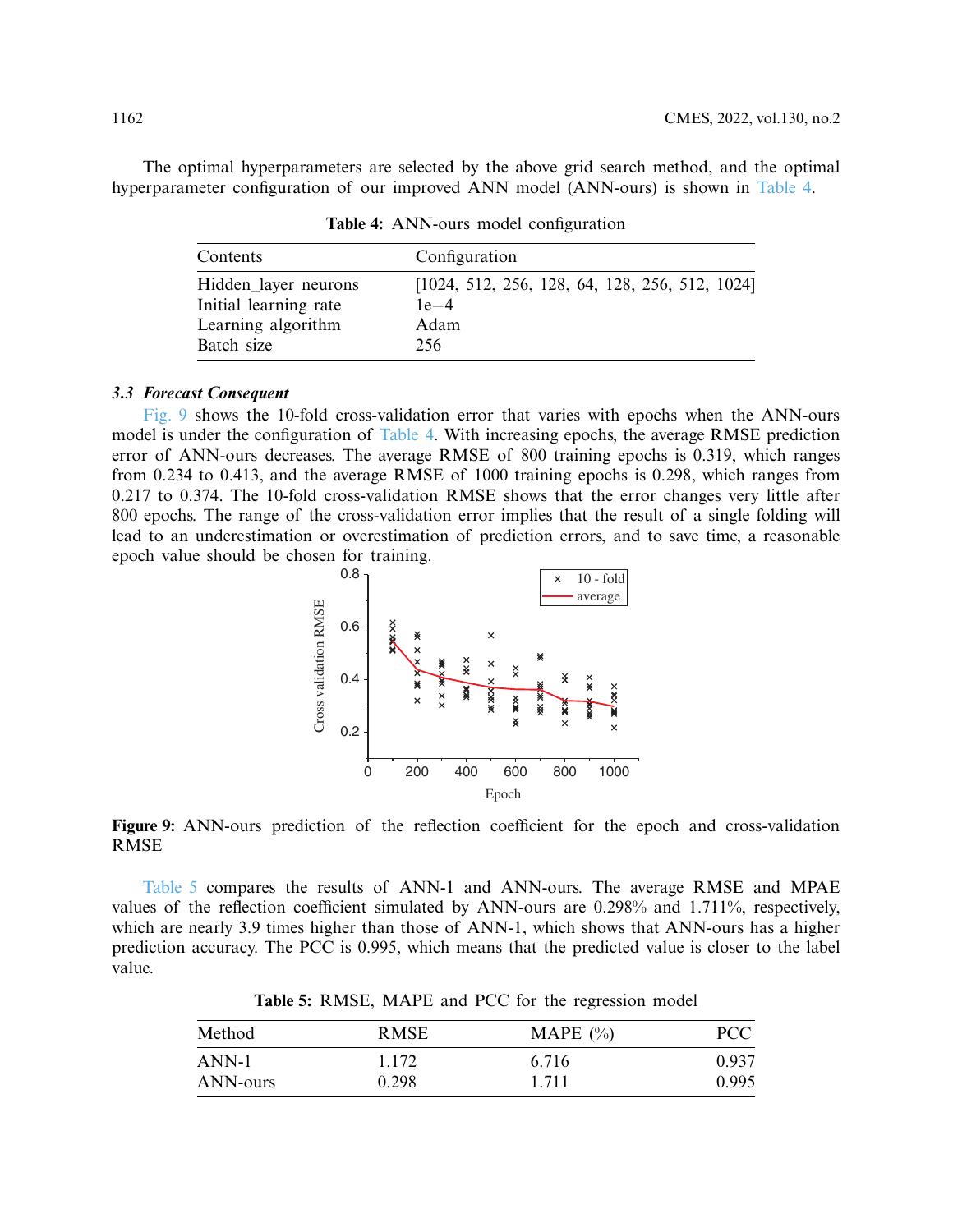#### *3.4 Comparison of the ANN and FEM*

We first compare the prediction values by ANN-ours with the 16 sets of FEM results in [Fig. 5,](#page-9-0) and the comparative result is shown in [Fig. 10.](#page-14-0) When the elastic modulus is small, the reflection coefficient has more peaks and troughs, and the predicted value of ANN-ours has a certain error at the troughs. As the elastic modulus increases, the error between the predicted value and the label value decreases. Even though the density increases or decreases, the prediction effect is basically unchanged.



<span id="page-14-0"></span>**Figure 10:** By changing the elastic modulus value, the trend of the acoustic reflection coefficient with the frequency predicted by the FEM and ANN-ours. The solid curve represents the finite element simulation value, and the symbolic curve represents the ANN-our predicted value

Then, we compare the 16 sets of reflection coefficients solved by FEM in [Fig. 6](#page-10-0) with the prediction values of ANN-ours. As shown in [Fig. 11,](#page-15-0) when the loss factor is smaller, the reflection coefficient has more peaks and troughs, the fluctuation of the curve is greater, and the error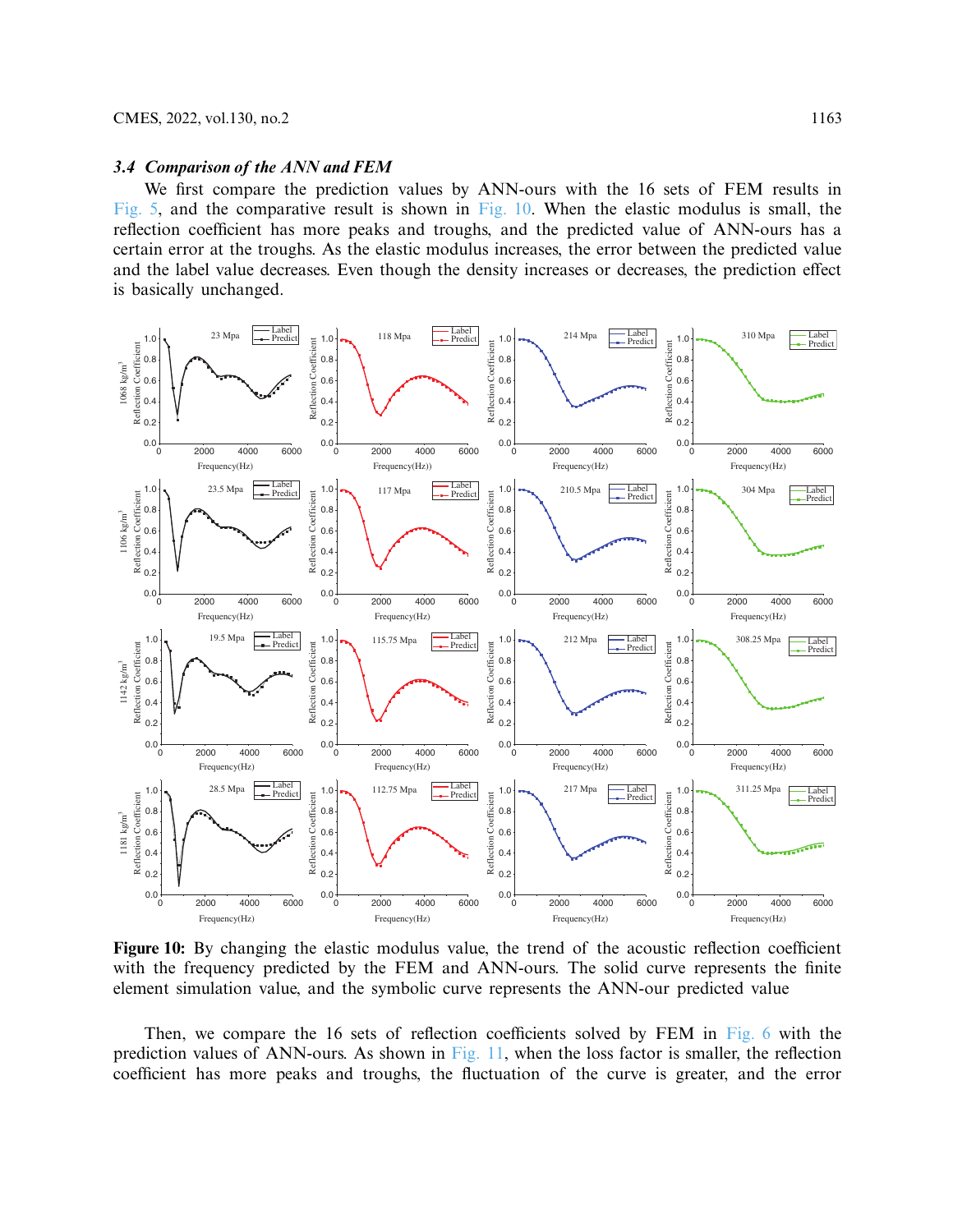

further increases at the peaks and troughs. As the loss factor increases, the error decreases, and the reflection coefficient curve predicted by ANN-ours fits the label value curve better.

<span id="page-15-0"></span>**Figure 11:** By changing the loss factor value, the trend of the acoustic reflection coefficient with the frequency predicted by the FEM and ANN-ours. The solid curve represents the finite element simulation value, and the symbolic curve represents the ANN-ours predicted value

Finally, we compared the 16 groups of reflection coefficients in [Fig. 7](#page-11-1) with ANN-ours. As shown in [Fig. 12,](#page-16-0) although the predicted reflection coefficient curve and the label value curve have the same overall change trend, the errors at the peaks and troughs are relatively large, especially when the elastic modulus and loss factor are very small, and the error is the largest. It should be pointed out that the increase or decrease of Poisson's ratio does not significantly change the prediction effect of ANN-ours.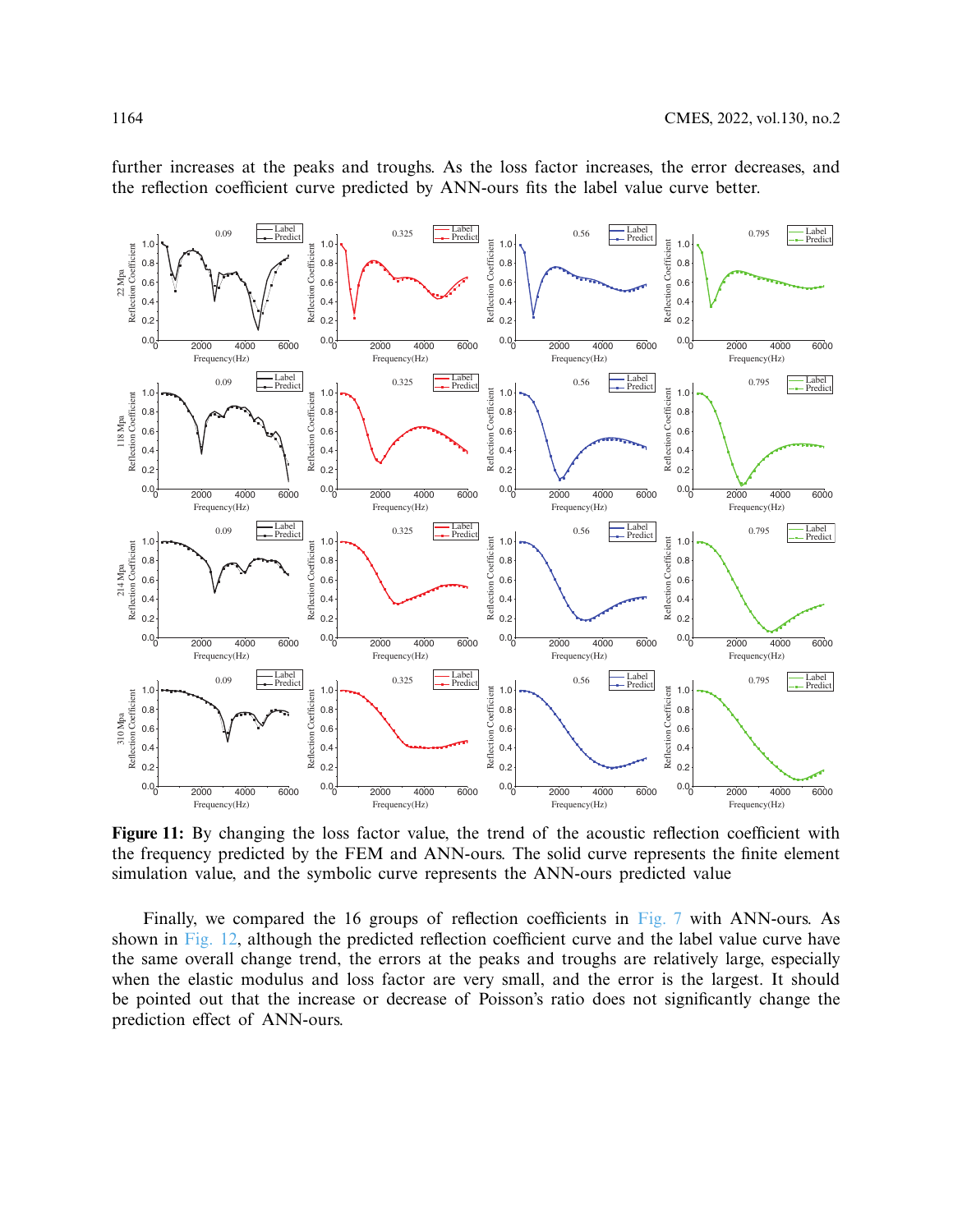

<span id="page-16-0"></span>**Figure 12:** By changing the Poisson ratio value, the trend of the acoustic reflection coefficient with the frequency predicted by the FEM and ANN-ours. The solid curve represents the finite element simulation value, and the symbolic curve represents the ANN predicted value

Through the analysis of the above results, the following conclusions can be drawn. When the elastic modulus and loss factor are smaller, the number of peaks and troughs of the reflection coefficient is greater, the fluctuation of the curve is larger, and the prediction effect based on ANN-ours is worse. The reason is that the features of the reflection coefficient are the most complicated in this case, and ANN-ours has not yet learned advanced features.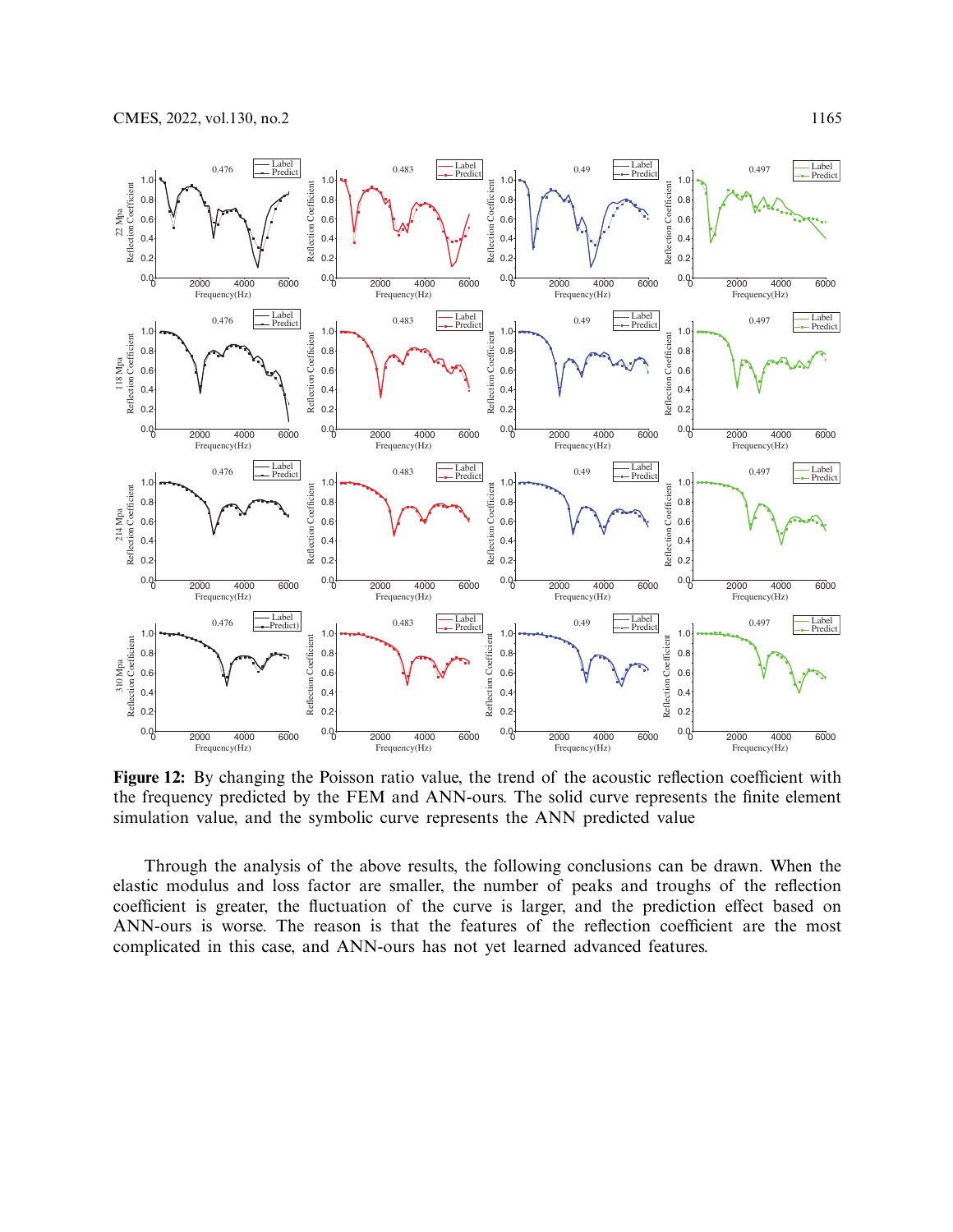<span id="page-17-0"></span>

**Figure 13:** Time consumption and calculation iteration comparisons of the ANN-ours and FEM

# **4 Conclusions**

In this paper, a data-based ANN model is investigated to accurately and efficiently predict the reflection coefficient of a viscoelastic acoustic coating containing a cylindrical cavity. This method, which has great innovation, overcomes the disadvantages of the high experimental cost of measuring the reflection coefficient and the time-consuming calculation of the finite element analysis in the traditional methods. Comparisons of the ANN-ours and FEM are shown in [Fig. 13.](#page-17-0) The times required for the ANN-ours and FEM to obtain one reflection coefficient are 3 and 238 s, respectively. The ANN-ours is nearly 79 times faster than the FEM. Moreover, because ANN-ours is an end-to-end deep learning model, the number of iterations is only one, and the FEM needs to iteratively solve 34966 degrees of freedom. Due to its batch processing and endto-end learning capabilities, the ANN model could further improve the prediction efficiency when predicting multiple acoustic targets.

First, a reflection coefficient feature dataset based on the FEM was generated, and the minmax normalization preprocessing method was performed on the data. The FEM of generating the dataset avoids repeated experiments. Then, the 10-fold cross-validation error was calculated, and the prediction results of the acoustic reflection coefficient of ANN-ours and the ANN-1 regression model were compared. The average RMSE and MAPE predicted by ANN-ours were lower, and the PCC was higher.

The research results in this paper show that ANN-ours improves the predictive power when evaluating the acoustic performance of a viscoelastic acoustic coating containing a cylindrical cavity and allows it to be used to simulate the reflection coefficient of configurations where acoustic measurements are not available, which may be particularly important for certain applications. The ANN-ours model requires less professional knowledge in the field of acoustics. It provides an effective tool for engineering and technical personnel, and these users only need to focus on developing the material parameters of the expected acoustic performance design goals rather than spending much time solving the numerical model. Specifically, the reflection coefficient of the viscoelastic acoustic coating containing a cylindrical cavity in the frequency range from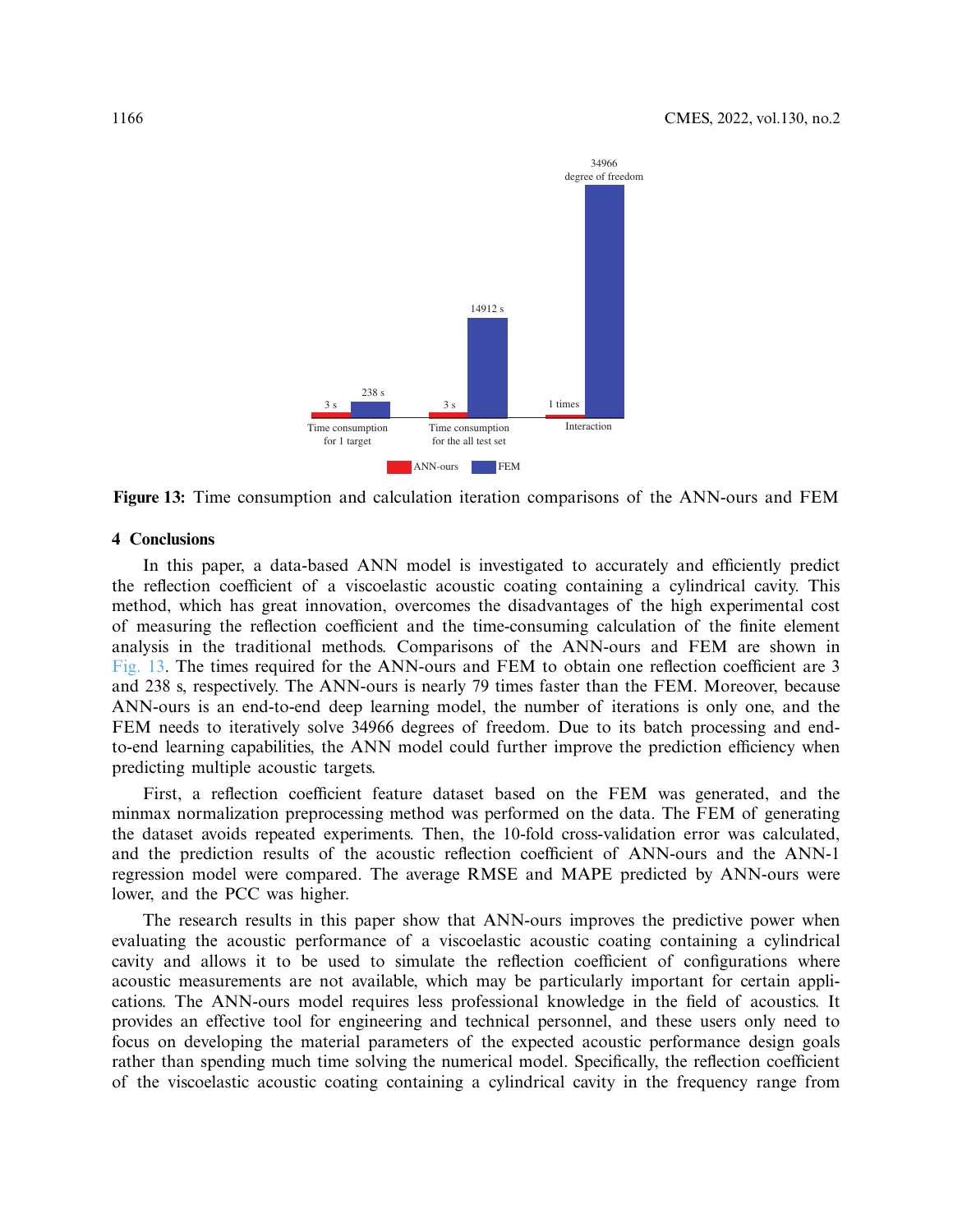200 to 6000 Hz is determined by the well-trained ANN according to the density, elastic modulus, loss factor and Poisson's ratio. [Table 5](#page-13-2) compares the prediction results of ANN-ours and ANN-1. As the ANN-ours network has deeper layers and more neurons and as the hyperparameters are fine-tuned by the grid search method, it has better estimation accuracy than the ANN-1 model.

Notably, the ANN model in this study only uses the overlay parameter dataset under hard sound field boundary conditions for training. Although the result provides a positive starting point for future research, ANN models that require more types of input features are needed for future work. Therefore, a database that contains more extensive data is needed to expand the range of acoustic coatings to which the model can be applied. Further research will focus on collecting more data from samples of acoustic coatings with different structures, a wider range of thicknesses, cavity dimensions and backing sound-absorbing layers. By expanding the database, it is possible to more widely evaluate the acoustic performance of the coating under different materials and cavity rules, thereby reducing the time and effort required to measure the nonacoustic parameters of the coating. In addition, it is also possible to design an ANN model that covers complex cavity features because it is usually difficult to use theoretical methods to accurately obtain the acoustic performance of the acoustic coating on a complex cavity scale, it is difficult to produce complex cavity-scale samples of the coating, and experimental methods are too costly.

In the future, based on the results obtained in our previous work, a high-efficiency inversion method for the material and structure parameters and a rapid prediction of the acoustic performance of viscoelastic coatings that contain cavities are the goals of our next research. We will research this topic as a pavement for the active and adaptive control of sound and vibration.

**Acknowledgement:** We would like to thank Cunhong Yin and other members of the material team for their helpful discussions. We thank the developers of TensorFlow 2.0, which we used for all of our experiments.

**Availability of Data and Materials:** The dataset and code for this article can be found online at [https://github.com/sunyiping1987/Paper.git.](https://github.com/sunyiping1987/Paper.git)

**Funding Statement:** This work was supported by the National Natural Science Foundation of China (Nos. 51765008 and 11304050), the High-Level Innovative Talents Project of Guizhou Province (No. 20164033), the Science and Technology Project of Guizhou Province (No. 2020- 1Z048), and the Open Project of the Key Laboratory of Modern Manufacturing Technology of the Ministry of Education (No. XDKFJJ [2016]10).

**Conflicts of Interest:** The authors declare that they have no known competing financial interests or personal relationships that could have appeared to influence the work reported in this paper.

## **References**

- <span id="page-18-0"></span>1. Zieliński, T. G., Chevillotte, F., Deckers, E. (2018). Sound absorption of plates with micro-slits backed with air cavities: Analytical estimations, numerical calculations and experimental validations. *Applied Acoustics, 146(3),* 261–279. DOI [10.1016/j.apacoust.2018.11.026.](http://dx.doi.org/10.1016/j.apacoust.2018.11.026)
- 2. Jin, G., Shi, K., Ye, T., Zhou, J., Yin, Y. (2020). Sound absorption behaviors of metamaterials with periodic multi-resonator and voids in water. *Applied Acoustics, 166(9),* 107351. DOI [10.1016/j.apacoust.2020.107351.](http://dx.doi.org/10.1016/j.apacoust.2020.107351)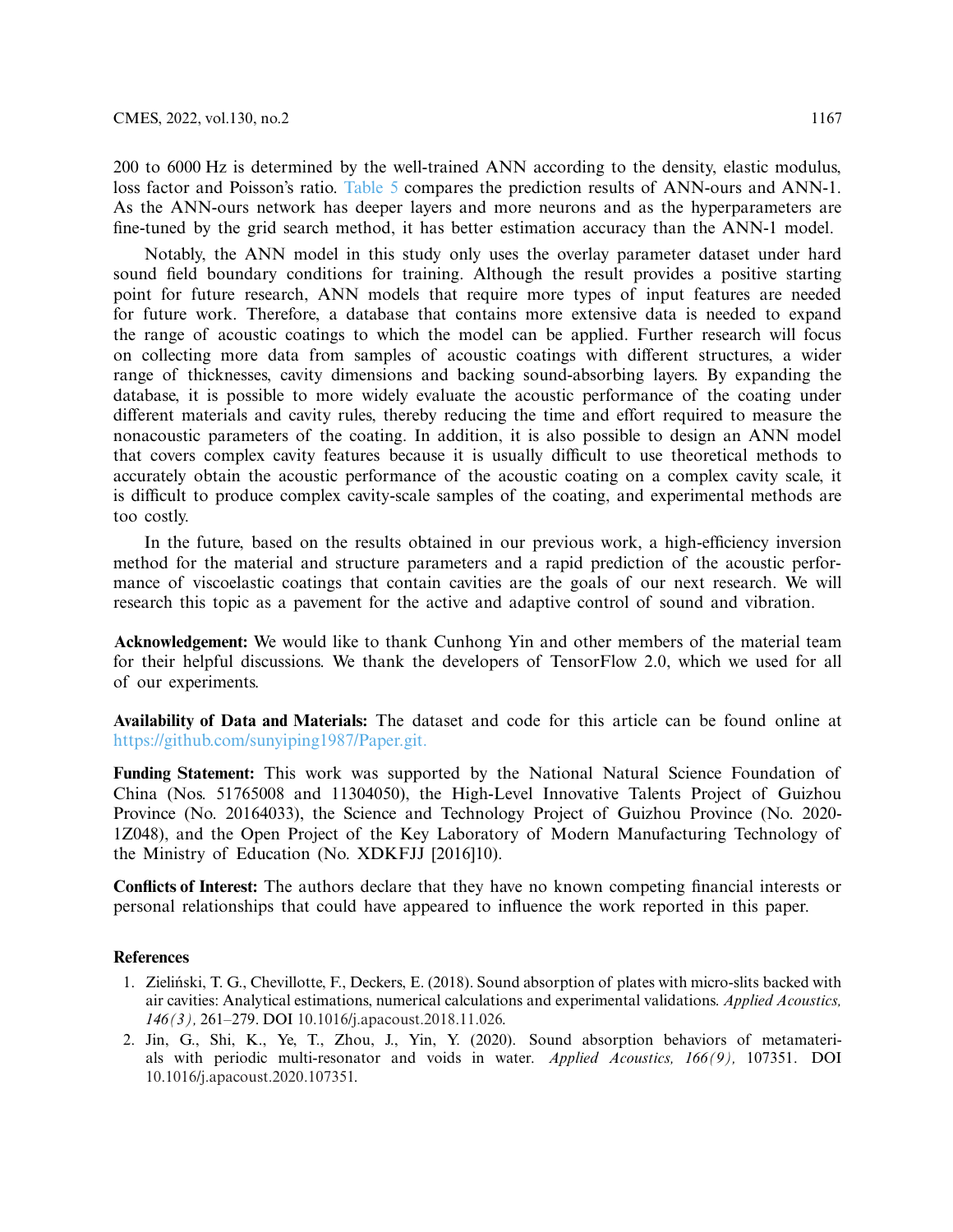- <span id="page-19-14"></span>3. Wang, S., Hu, B., Du, Y. (2020). Sound absorption of periodically cavities with gradient changes of radii and distances between cavities in a soft elastic medium. *Applied Acoustics, 170(12),* 107501. DOI [10.1016/j.apacoust.2020.107501.](http://dx.doi.org/10.1016/j.apacoust.2020.107501)
- 4. Wang, X., Ma, L., Wang, Y., Guo, H. (2021). Design of multilayer sound-absorbing composites with excellent sound absorption properties at medium and low frequency via constructing variable section cavities. *Composite Structures, 266(12),* 113798. DOI [10.1016/j.compstruct.2021.113798.](http://dx.doi.org/10.1016/j.compstruct.2021.113798)
- <span id="page-19-0"></span>5. Liu, X., Yu, C., Xin, F. (2021). Gradually perforated porous materials backed with Helmholtz resonant cavity for broadband low-frequency sound absorption. *Composite Structures, 263(10),* 113647. DOI [10.1016/j.compstruct.2021.113647.](http://dx.doi.org/10.1016/j.compstruct.2021.113647)
- <span id="page-19-1"></span>6. Tang, W., He, S., Fan, J. (2005). Two-dimensional model for acoustic absorption of viscoelastic coating containing cylindrical holes. *Acta Acustica, 30(4),* 289–295.
- <span id="page-19-2"></span>7. Wang, R. (2004). Methods to calculate an absorption coefficient of sound-absorber with cavity. *Acta Acustica, 29(5),* 393–397.
- <span id="page-19-3"></span>8. Tang, W. (1993). Calculation of acoustic scattering of a nonrigid surface using physical acoustic method. *Chinese Journal of Acoustics, 12(1),* 226–234.
- <span id="page-19-4"></span>9. Fan, J., Zhu, B., Tang, W. (2001). Modifled geometrical highlight model of echoes from nonrigid sonar target. *Acta Acustica, 26(6),* 545–550. DOI [10.1038/sj.cr.7290097.](http://dx.doi.org/10.1038/sj.cr.7290097)
- <span id="page-19-5"></span>10. Easwaran, V., Munjal, M. L. (1993). Analysis of reflection characteristics of a normal incidence plane wave on resonant sound absorbers: A finite element approach. *Journal of the Acoustical Society of America, 93(3),* 1308–1318. DOI [10.1121/1.405416.](http://dx.doi.org/10.1121/1.405416)
- <span id="page-19-6"></span>11. Panigrahi, S. N., Jog, C. S., Munjal, M. L. (2007). Multi-focus design of underwater noise control linings based on finite element analysis. *Applied Acoustics, 69(12),* 1141–1153. DOI [10.1016/j.apacoust.2007.11.012.](http://dx.doi.org/10.1016/j.apacoust.2007.11.012)
- <span id="page-19-7"></span>12. Ivansson, S. M. (2006). Sound absorption by viscoelastic coatings with periodically distributed cavities. *Journal of the Acoustical Society of America, 119(6),* 3558–3567. DOI [10.1121/1.2190165.](http://dx.doi.org/10.1121/1.2190165)
- <span id="page-19-8"></span>13. Ivansson, S. M. (2008). Numerical design of Alberich anechoic coatings with superellipsoidal cavities of mixed sizes. *Journal of the Acoustical Society of America, 124(4),* 1974–1984. DOI [10.1121/1.2967840.](http://dx.doi.org/10.1121/1.2967840)
- <span id="page-19-9"></span>14. Tao, M., Zhou, L. (2011). Simulation and analysis for acoustic performance of a sound absorption coating using ANSYS software. *Journal of Vibration and Shock, 30(1),* 87–90. DOI [10.1109/EPE.2015.7161153.](http://dx.doi.org/10.1109/EPE.2015.7161153)
- <span id="page-19-10"></span>15. Yu, Y., Xu, H., Xie, X., Li, S. (2017). Optimization design of underwater anechonic coating structural parameters using MPGA. *Science Technology and Engineering, 17(2),* 5–10. DOI [CNKI: SUN: KXJS.0.2017-02-002.](http://dx.doi.org/CNKI: SUN: KXJS.0.2017-02-002)
- 16. Huang, L., Xiao, Y., Wen, J., Zhang, H., Wen, X. (2018). Optimization of decoupling performance of underwater acoustic coating with cavities via equivalent fluid model. *Journal of Sound and Vibration, 426(28),* 244–257. DOI [10.1016/j.jsv.2018.04.024.](http://dx.doi.org/10.1016/j.jsv.2018.04.024)
- 17. Zhao, D., Zhao, H., Yang, H., Wen, J. (2018). Optimization and mechanism of acoustic absorption of alberich coatings on a steel plate in water. *Applied Acoustics, 140(11),* 183–187. DOI [10.1016/j.apacoust.2018.05.027.](http://dx.doi.org/10.1016/j.apacoust.2018.05.027)
- 18. Deng, G., Shao, J., Zheng, S., Wu, X. (2020). Optimal study on sectional geometry of rubber layers and cavities based on the vibro-acoustic coupling model with a sine-auxiliary function. *Applied Acoustics, 170(12),* 107522. DOI [10.1016/j.apacoust.2020.107522.](http://dx.doi.org/10.1016/j.apacoust.2020.107522)
- <span id="page-19-11"></span>19. Bai, C., Chen, T., Wang, X., Sun, X. (2021). Optimization layout of damping material using vibration energy-based finite element analysis method. *Journal of Sound and Vibration, 504(28),* 116117. DOI [10.1016/j.jsv.2021.116117.](http://dx.doi.org/10.1016/j.jsv.2021.116117)
- <span id="page-19-12"></span>20. Yang, C., Lan, H., Gao, F., Gao, F. (2021). Review of deep learning for photoacoustic imaging. *Photoacoustics, 21(1),* 100215. DOI [10.1016/j.pacs.2020.100215.](http://dx.doi.org/10.1016/j.pacs.2020.100215)
- 21. Yuan, S., Wu, X. (2021). Deep learning for insider threat detection: Review, challenges and opportunities. *Computers & Security, 104(3),* 102221. DOI [10.1016/j.cose.2021.102221.](http://dx.doi.org/10.1016/j.cose.2021.102221)
- <span id="page-19-13"></span>22. Janek, G., Melanie, S., Kris, D., Lena, M. (2021). Deep learning for biomedical photoacoustic imaging: A review. *Photoacoustics, 22(2),* 100241. DOI [10.1016/j.pacs.2021.100241.](http://dx.doi.org/10.1016/j.pacs.2021.100241)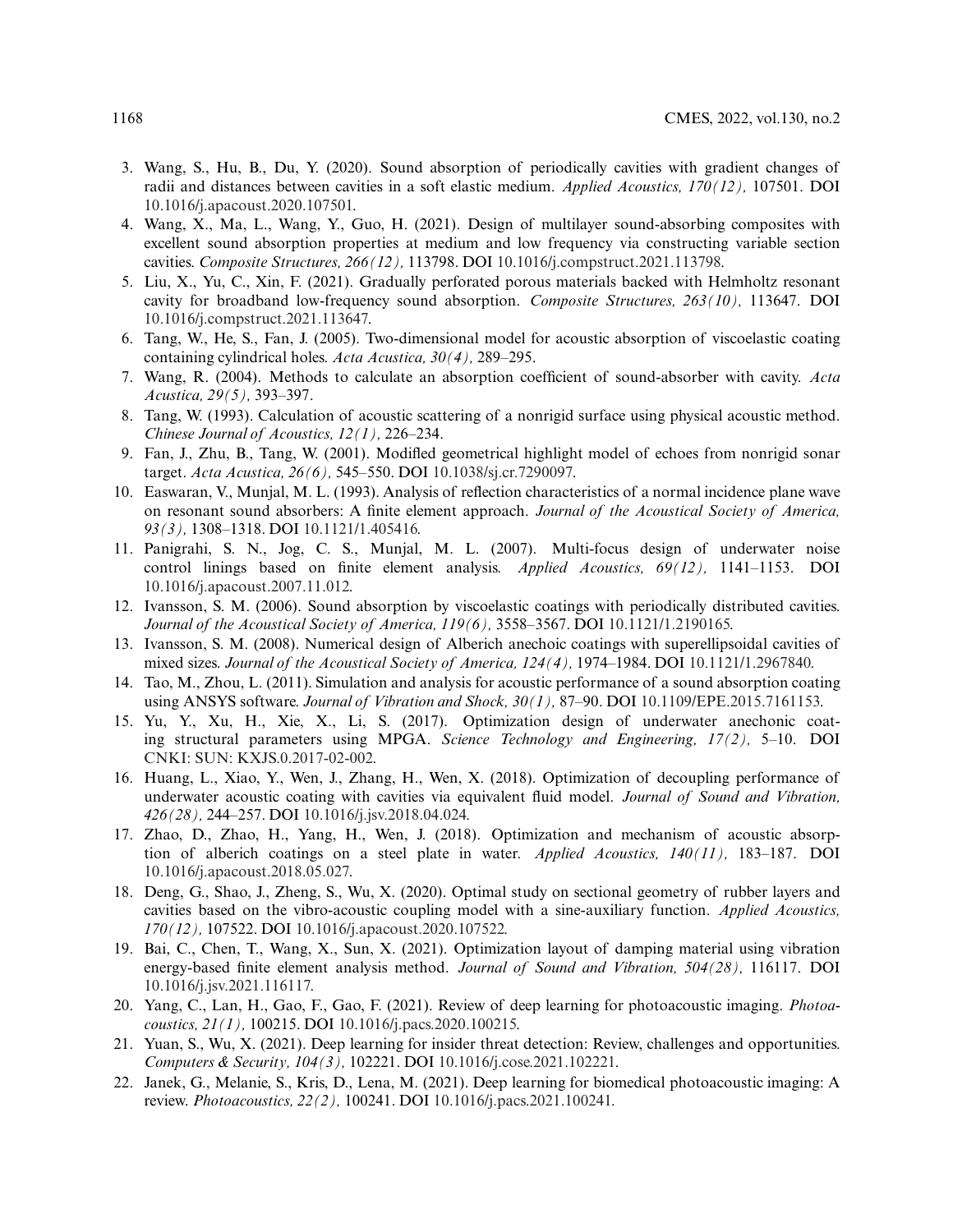- <span id="page-20-0"></span>23. Lecun, Y., Bengio, Y., Hinton, G. (2015). Deep learning. *Nature, 521(7553),* 436–444. DOI [10.1038/nature14539.](http://dx.doi.org/10.1038/nature14539)
- 24. Stanley, C., Benjamin, R. M. (2021). Chapter 3-Overview of advanced neural network architectures. *Artificial intelligence and deep learning in pathology.* TNQ Technologies, India: Dolores Meloni.
- <span id="page-20-1"></span>25. Gad, A. F., Jarmouni, F. E. (2021). Chapter 2-Introduction to artificial neural networks (ANN).*Introduction to deep learning and neural networks with Python*™*.* SPi Global, India: Nikki Levy.
- <span id="page-20-2"></span>26. Lin, M., Tsai, K., Su, B. (2008). Estimating the sound absorption coefficients of perforated wooden panels by using artificial neural networks. *Applied Acoustics, 70(1),* 31–40. DOI [10.1016/j.apacoust.2008.02.001.](http://dx.doi.org/10.1016/j.apacoust.2008.02.001)
- <span id="page-20-3"></span>27. Iannace, G., Ciaburro, G., Trematerra, A. (2020). Modelling sound absorption properties of broom fibers using artificial neural networks. *Applied Acoustics, 163(6),* 107239. DOI [10.1016/j.apacoust.2020.107239.](http://dx.doi.org/10.1016/j.apacoust.2020.107239)
- <span id="page-20-4"></span>28. Jeon, J. H., Yang, S. S., Kang, Y. J. (2020). Estimation of sound absorption coefficient of layered fibrous material using artificial neural networks. *Applied Acoustics, 169(12),* 107476. DOI [10.1016/j.apacoust.2020.107476.](http://dx.doi.org/10.1016/j.apacoust.2020.107476)
- <span id="page-20-5"></span>29. Ciaburro, G., Iannace, G., Passaro, J., Bifulco, A., Marano, A. D. et al. (2020). Artificial neural networkbased models for predicting the sound absorption coefficient of electrospun poly (vinyl pyrrolidone)/silica composite. *Applied Acoustics, 169(12),* 107472. DOI [10.1016/j.apacoust.2020.107472.](http://dx.doi.org/10.1016/j.apacoust.2020.107472)
- <span id="page-20-6"></span>30. Paknejad, S. H., Vadood, M., Soltani, P., Ghane, M. (2020). Modeling the sound absorption behavior of carpets using artificial intelligence. *Journal of the Textile Institute, 111(11),* 1–9. DOI [10.1080/00405000.2020.1841954.](http://dx.doi.org/10.1080/00405000.2020.1841954)
- <span id="page-20-7"></span>31. He, S., Tang, W., Fan, J. (2005). Axisymmetric wave propagation and attenuation along an infinite viscoelastic cylindrical tube. *Acta Acustica, 30(3),* 249–254.
- <span id="page-20-8"></span>32. Wang, R., Ma, L. (2004). Effects of physical parameters of the absorption material on absorption capability of anechoic tiles. *Journal of Harbin Engineering University, 25(3),* 288–294. DOI [10.3969/j.issn.1006-7043.2004.03.006.](http://dx.doi.org/10.3969/j.issn.1006-7043.2004.03.006)
- <span id="page-20-9"></span>33. Luo, Y., Luo, J., Zhang, Y., Li, J. (2021). Sound-absorption mechanism of structures with periodic cavities. *Acoustics Australia, 49(1),* 371–383. DOI [10.1007/s40857-021-00233-6.](http://dx.doi.org/10.1007/s40857-021-00233-6)
- <span id="page-20-10"></span>34. Yuan, S., Li, S., Zhu, J., Tang, Y. (2021). Additive manufacturing of polymeric composites from material processing to structural design. *Composites Part B Engineering, 219(4),* 108903. DOI [10.1016/j.compositesb.2021.108903.](http://dx.doi.org/10.1016/j.compositesb.2021.108903)
- <span id="page-20-11"></span>35. Krishna, R., Manjaiah, M., Mohan, C. B. (2021). Chapter 3-Developments in additive manufacturing. *Additive manufacturing.* MPS Limited, Chennai, India: Matthew Deans.
- <span id="page-20-12"></span>36. Ye, H., Tao, M., Li, J. (2019). Sound absorption performance analysis of anechoic coatings under oblique incidence condition based on COMSOL. *Journal of Vibration and Shock, 38(12),* 213–218. DOI [CNKI: SUN: ZDCJ.0.2019-12-030.](http://dx.doi.org/CNKI: SUN: ZDCJ.0.2019-12-030)
- 37. Ke, L., Liu, C., Fang, Z. (2020). COMSOL-Based acoustic performance analysis of combined cavity anechoic layer. *Chinese Journal of Ship Research, 15(5),* 167–175. DOI [10.19693/j.issn.1673-3185.01673.](http://dx.doi.org/10.19693/j.issn.1673-3185.01673)
- <span id="page-20-13"></span>38. Liu, X. W. (2019). Calculation and analysis of cavity in sound insulation layer based on sound absorbing material. Huazhong University of Science and Technology. DOI [10.27157/d.cnki.ghzku.2019.002249.](http://dx.doi.org/10.27157/d.cnki.ghzku.2019.002249)
- <span id="page-20-14"></span>39. Schilling, F. P., Stadelmann, T. (2020). Structured (De)composable representations trained with neural networks. *Artificial neural networks in pattern recognition.* Germany: Springer.
- <span id="page-20-15"></span>40. Gulcehre, C., Moczulski, M., Denil, M., Bengio, Y. (2016). Noisy activation functions. *Proceedings of the 33rd International Conference on Machine Learning*, vol. 48, pp. 3059–3068.
- <span id="page-20-16"></span>41. Nair, V., Hinton, G. E. (2010). Rectified linear units improve restricted boltzmann machines vinod nair. *Proceedings of the 27th International Conference on Machine Learning*, pp. 807–814. Haifa, Israel, Omnipress.
- <span id="page-20-17"></span>42. Kaplinski, O., Tamošaitienė, J. (2015). Analysis of normalization methods influencing results: A review to honour professor friedel peldschus on the occasion of his 75th birthday. *Procedia Engineering, 122,* 2–10.
- <span id="page-20-18"></span>43. Simon, O. H. (2008). Chapter 4-Regularization theory. *Neural networks and learning machines.* New Jersey: Pearson.